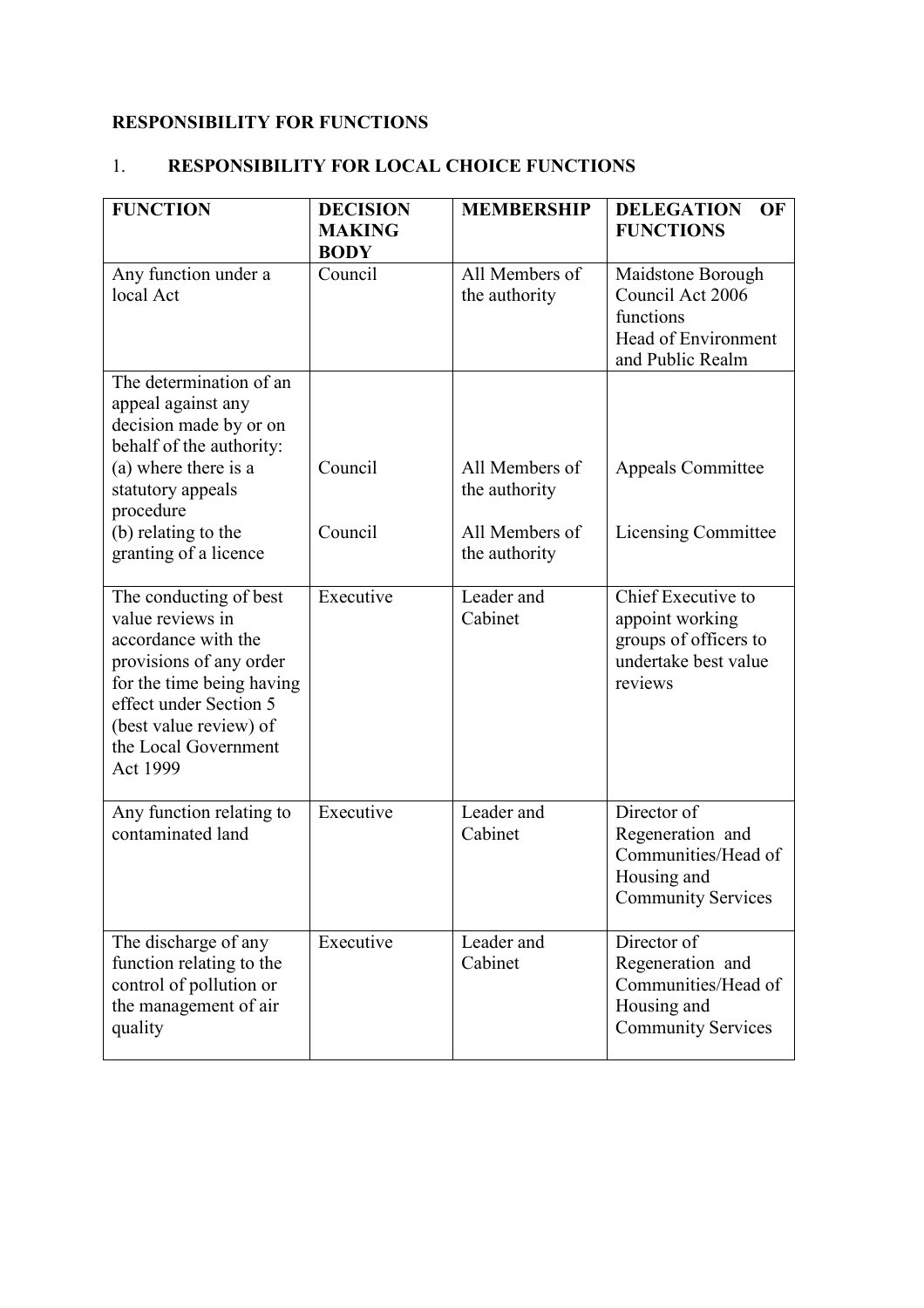| <b>FUNCTION</b>                                                                                                                    | <b>DECISION</b><br><b>MAKING</b><br><b>BODY</b> | <b>MEMBERSHIP</b>     | <b>DELEGATION</b><br><b>OF</b><br><b>FUNCTIONS</b>                                                 |
|------------------------------------------------------------------------------------------------------------------------------------|-------------------------------------------------|-----------------------|----------------------------------------------------------------------------------------------------|
| The service of an<br>abatement notice in<br>respect of a statutory<br>nuisance                                                     | Executive                                       | Leader and<br>Cabinet | Director of<br>Regeneration and<br>Communities/Head of<br>Housing and<br><b>Community Services</b> |
| The passing of a<br>resolution that Schedule<br>2 to the Noise and<br>Nuisance Act 1993<br>should apply in the<br>authority's area | Executive                                       | Leader and<br>Cabinet | Director of<br>Regeneration and<br>Communities/Head of<br>Housing and<br><b>Community Services</b> |
| The inspection of the<br>authority's area to detect<br>any statutory nuisance                                                      | Executive                                       | Leader and<br>Cabinet | Director of<br>Regeneration and<br>Communities/Head of<br>Housing and<br><b>Community Services</b> |
| The investigation of any<br>complaint as to the<br>existence of a statutory<br>nuisance                                            | Executive                                       | Leader and<br>Cabinet | Director of<br>Regeneration and<br>Communities/Head of<br>Housing and<br><b>Community Services</b> |
| The obtaining of<br>information under<br>Section 330 of the Town<br>and Country Planning<br><b>Act 1990</b>                        | Executive                                       | Leader and<br>Cabinet | Chief Executive/Head<br>of Planning and<br>Development                                             |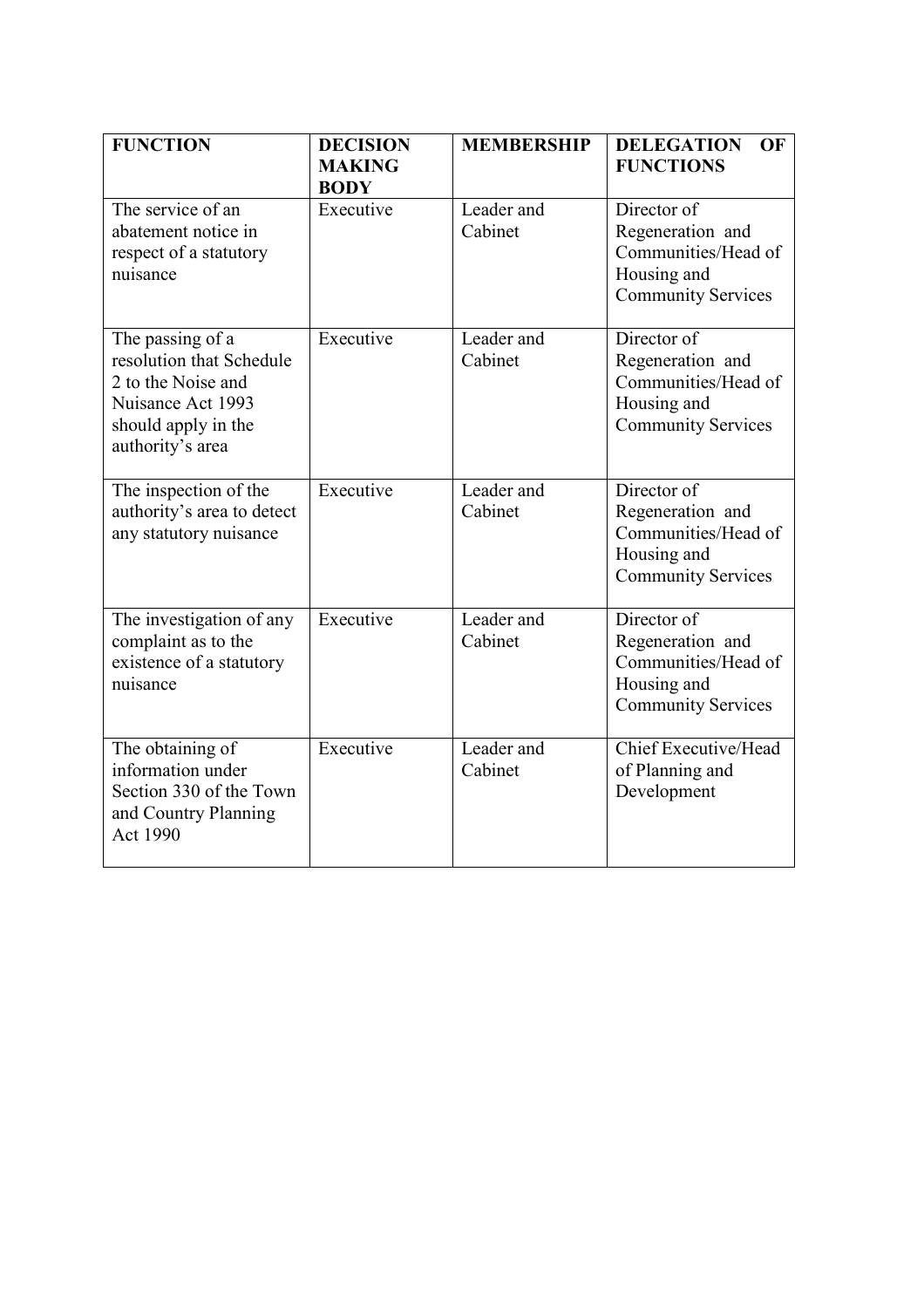| <b>FUNCTION</b>                                                                                                                                                                       | <b>DECISION</b><br><b>MAKING</b> | <b>MEMBERSHIP</b>     | <b>DELEGATION</b><br>OF<br><b>FUNCTIONS</b>              |
|---------------------------------------------------------------------------------------------------------------------------------------------------------------------------------------|----------------------------------|-----------------------|----------------------------------------------------------|
|                                                                                                                                                                                       | <b>BODY</b>                      |                       |                                                          |
| The obtaining of<br>particulars of persons<br>interested in land under<br>Section 16 of the Local<br>Government<br>(Miscellaneous<br>Provisions) Act 1976 (b)<br>Provisions) Act 1976 | Executive                        | Leader and<br>Cabinet | Directors /Heads of<br>Service to exercise all<br>powers |
| The appointment of any<br>individual                                                                                                                                                  | Counti                           |                       |                                                          |
| (a) to any office other<br>than an office in<br>which he is<br>employed by the<br>authority;                                                                                          |                                  |                       |                                                          |
| (b) to any body other<br>than (i) the authority<br>(ii) a joint committee<br>of two or more<br>authorities; or                                                                        |                                  |                       | N/A                                                      |
| (c) to any committee or<br>sub-committee of<br>such a body, and the<br>revocation of any<br>such appointment.                                                                         |                                  |                       |                                                          |
| The making of<br>agreements with other<br>local authorities for the<br>placing of staff at the<br>disposal of those other<br>authorities.                                             | Council                          |                       | <b>Chief Executive</b>                                   |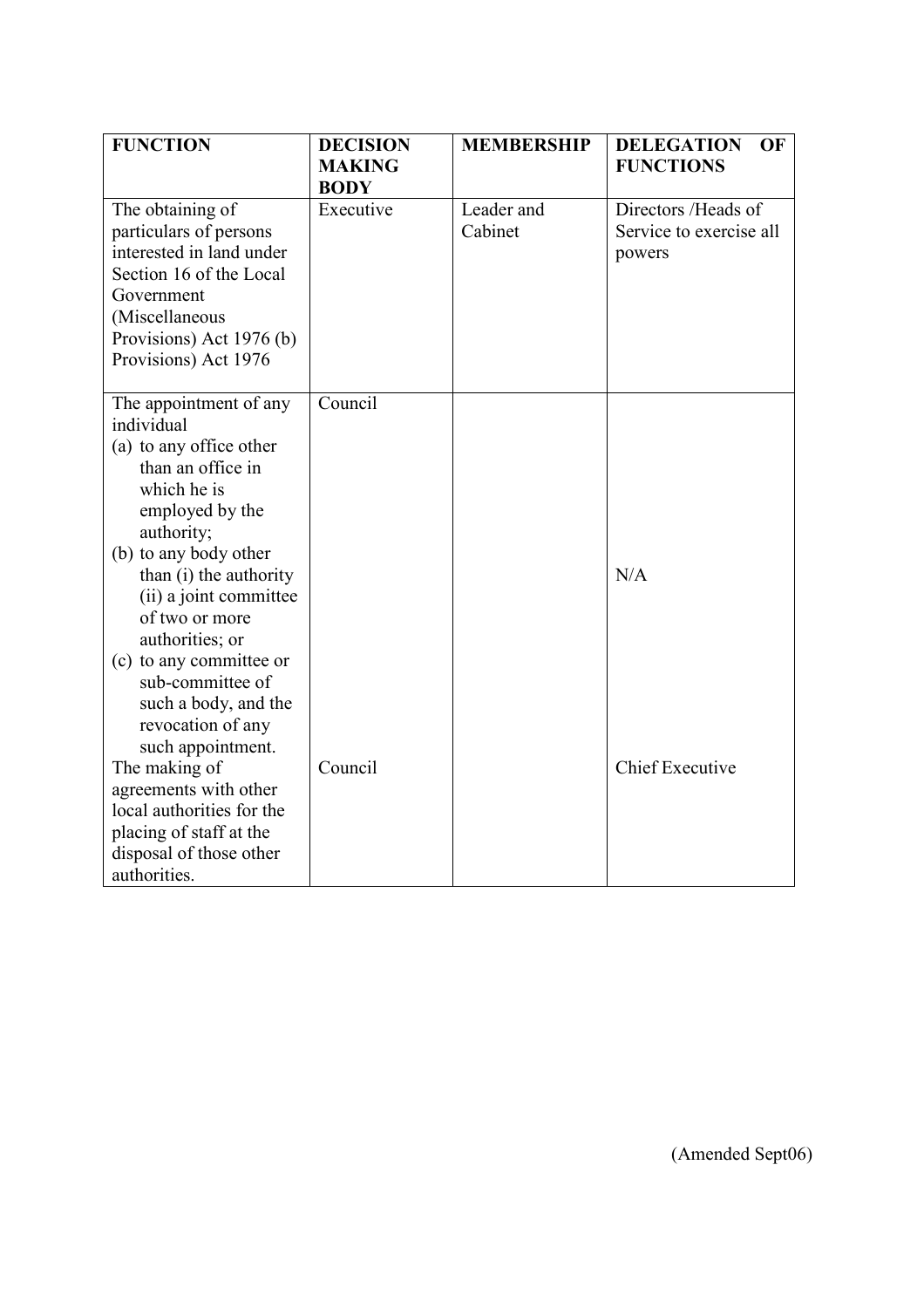# 2. **RESPONSIBILITY FOR COUNCIL FUNCTIONS**

| <b>COMMITTEE</b>               |                               |                                                                                                  |
|--------------------------------|-------------------------------|--------------------------------------------------------------------------------------------------|
| <b>AND</b>                     | <b>FUNCTIONS</b>              | <b>DELEGATION OF FUNCTIONS</b>                                                                   |
| <b>MEMBERSHIP</b>              |                               |                                                                                                  |
| Planning                       | Planning and                  | The Chief Executive/Head of Planning and                                                         |
| Committee                      | Conservation -                | Development have delegated power to undertake                                                    |
| 13 Members of                  | Functions relating            | all the functions relating to planning and                                                       |
| the authority                  | to town and                   | conservation, except where the intended                                                          |
| (NB members)<br>and substitute | country planning              | delegated decision on a planning or related                                                      |
| members of                     | and development<br>control as | application:                                                                                     |
| Licensing                      | specified in                  | (a) would be contrary to the written views of the                                                |
| Committee and                  | Schedule 1 to the             | Ward Member or political group                                                                   |
| Licensing Act                  | <b>Local Authorities</b>      | spokesperson of the Planning Committee and                                                       |
| 2003 Committee                 | (Functions and                | the Member has requested Committee                                                               |
| cannot be                      | Responsibilities)             | consideration. The request for the application                                                   |
| members of                     | (England)                     | to be heard by Planning Committee should                                                         |
| Planning                       | Regulations 2000              | be made within a period of twenty one days<br>of the receipt of a notice advising them of the    |
| Committee)                     | (the Functions)               | application. In the case of political groups                                                     |
|                                | Regulations)                  | spokespersons, the request must be made                                                          |
|                                | As detailed in the            | within twenty one days of the applications                                                       |
|                                | appendix to Part 3            | received being published on the Council's                                                        |
|                                | of the<br>Constitution        | website which will be on a daily basis.                                                          |
|                                |                               | Additionally, if a Member requests that an                                                       |
|                                |                               | application is determined by Committee, that                                                     |
|                                |                               | member should attend the Committee to                                                            |
|                                |                               | address the planning issues they have raised.                                                    |
|                                |                               | (b) would be contrary to the written view of any                                                 |
|                                |                               | Parish Council and the Parish Council has                                                        |
|                                |                               | requested that the application is determined                                                     |
|                                |                               | by the Planning Committee.                                                                       |
|                                |                               | (c) would be contrary to the written view of any<br>statutory consultee in the planning process; |
|                                |                               | or                                                                                               |
|                                |                               |                                                                                                  |
|                                |                               | (d) would be contrary to the provisions of the<br>Development Plan or any emerging               |
|                                |                               | development plan policies that have been                                                         |
|                                |                               | adopted by the Council for Development                                                           |
|                                |                               | Control purposes.                                                                                |
|                                |                               | The Chief Executive/Head of Planning and                                                         |
|                                |                               | Development have delegated power to undertake                                                    |
|                                |                               | all functions relating to planning enforcement.                                                  |
|                                |                               |                                                                                                  |
|                                |                               |                                                                                                  |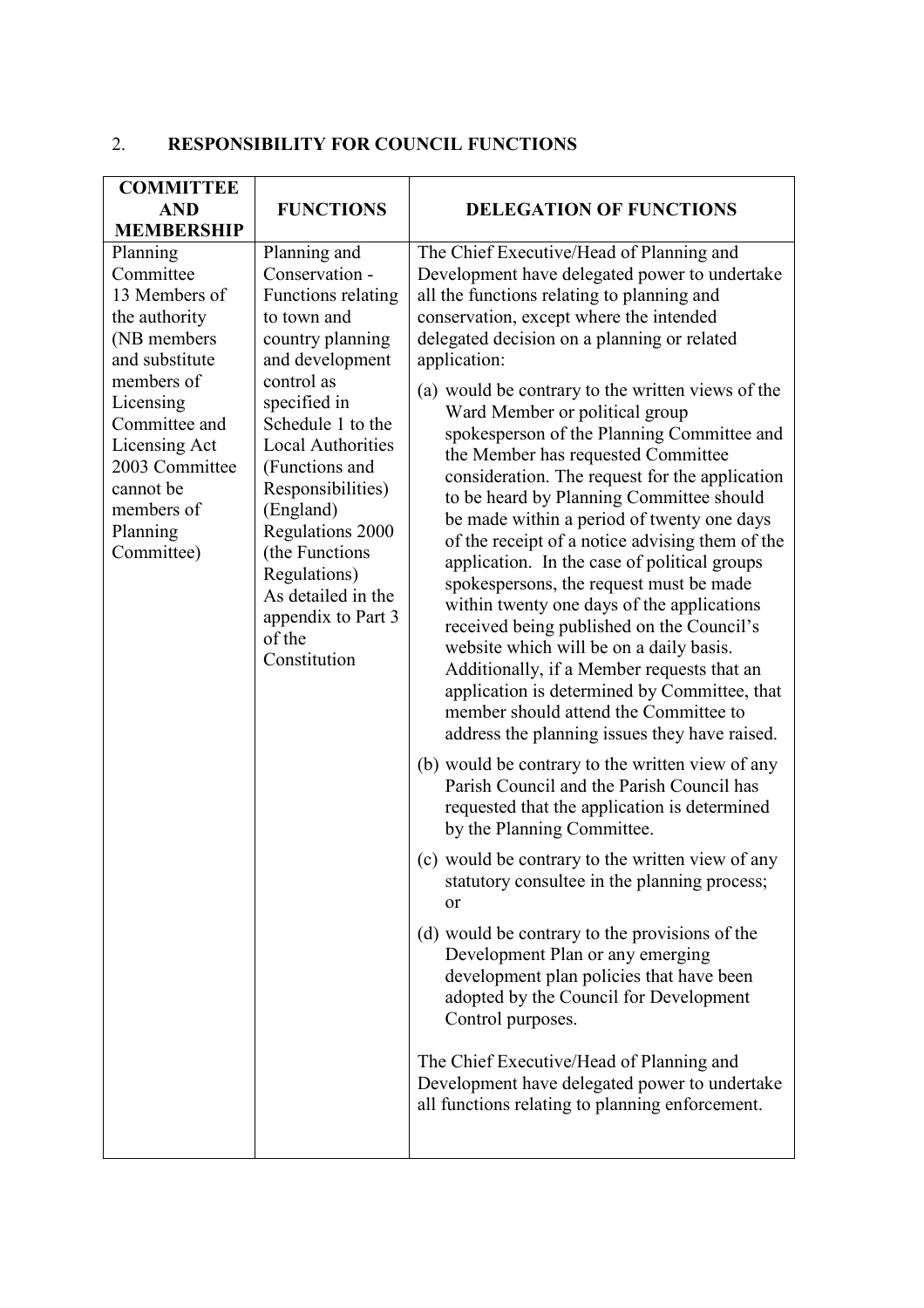| <b>COMMITTEE</b>                                                                                                                                                                                   |                                                                                                                                                                                                                                                         |                                                                                                                                                                                                                                                                                                                                                                                                                                                                                                                                                                                                                                                                                                                                                      |
|----------------------------------------------------------------------------------------------------------------------------------------------------------------------------------------------------|---------------------------------------------------------------------------------------------------------------------------------------------------------------------------------------------------------------------------------------------------------|------------------------------------------------------------------------------------------------------------------------------------------------------------------------------------------------------------------------------------------------------------------------------------------------------------------------------------------------------------------------------------------------------------------------------------------------------------------------------------------------------------------------------------------------------------------------------------------------------------------------------------------------------------------------------------------------------------------------------------------------------|
| <b>AND</b>                                                                                                                                                                                         | <b>FUNCTIONS</b>                                                                                                                                                                                                                                        | <b>DELEGATION OF FUNCTIONS</b>                                                                                                                                                                                                                                                                                                                                                                                                                                                                                                                                                                                                                                                                                                                       |
| <b>MEMBERSHIP</b>                                                                                                                                                                                  |                                                                                                                                                                                                                                                         |                                                                                                                                                                                                                                                                                                                                                                                                                                                                                                                                                                                                                                                                                                                                                      |
| Planning<br>Committee                                                                                                                                                                              | Functions relating<br>to High Hedges<br>contained in Part<br>8 of the Anti-<br>Social Behaviour<br>Act 2003                                                                                                                                             | The Chief Executive/Head of Planning and<br>Development have delegated authority to<br>determine high hedges complaints and to take<br>appropriate enforcement action, except in the<br>following specific circumstances;-<br>Where the case relates to a hedge on<br>Council land or complaints relate to<br><b>Council Officers or Members</b><br>Where trees within a hedge are protected<br>$\bullet$<br>by a Tree Preservation Order or are<br>located within a Conservation Area and<br>the Officer decision would be contrary to<br>the views of Ward Members or the Parish<br>Council<br>Exceptional cases where there are wider<br>issues of a public nature or where there is<br>a potential impact on the Council and/or<br>its policies. |
| Planning<br>Referrals<br>Committee<br>(3 Members of<br>the Authority,<br>(one from each<br>political group)<br>(excluding<br>Members and<br>Substitute<br>Members of the<br>Planning<br>Committee) | To determine<br>planning<br>applications<br>referred to it by<br>the Head of<br>Planning and<br>Development if<br>he is of the<br>opinion that the<br>decision of the<br>Planning<br>Committee is<br>likely to have<br>significant cost<br>implications | N/A                                                                                                                                                                                                                                                                                                                                                                                                                                                                                                                                                                                                                                                                                                                                                  |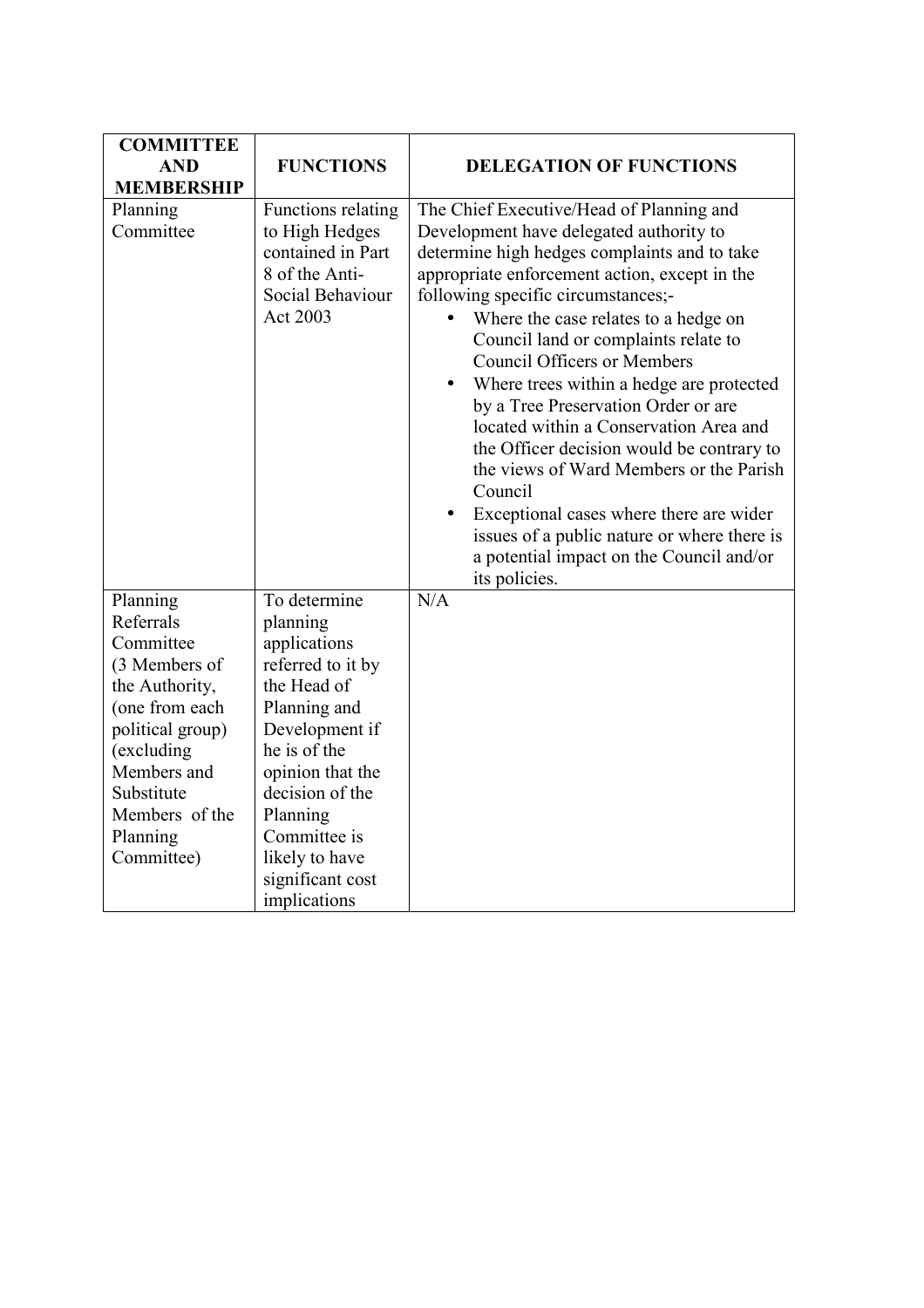| <b>COMMITTEE</b><br><b>AND</b><br><b>MEMBERSHIP</b>                                                                                                                                                                      | <b>FUNCTIONS</b>                                                                                                                                                                                                                                                                | <b>DELEGATION OF</b><br><b>FUNCTIONS</b>                                                                                                                                                                                                                                                                                                                                                                                                                                                                                                                                                                                                                                                           |
|--------------------------------------------------------------------------------------------------------------------------------------------------------------------------------------------------------------------------|---------------------------------------------------------------------------------------------------------------------------------------------------------------------------------------------------------------------------------------------------------------------------------|----------------------------------------------------------------------------------------------------------------------------------------------------------------------------------------------------------------------------------------------------------------------------------------------------------------------------------------------------------------------------------------------------------------------------------------------------------------------------------------------------------------------------------------------------------------------------------------------------------------------------------------------------------------------------------------------------|
| Licensing<br>Committee<br>(NB members and<br>substitute members<br>of planning<br>committee cannot be<br>members of<br>Licensing<br>Committee)                                                                           | Licensing – Functions relating to<br>licensing as set out in Schedule 1 to the<br>Functions Regulations.<br>As detailed in the Appendix to Part 3 of<br>the Constitution. (Except those<br>functions which are the responsibility of<br>the Licensing Act 2003 committee)       | All functions delegated to<br>the Director of<br>Regeneration and<br>Communities/Head of<br>Housing and Community<br>Services except the<br>determination of policy,<br>setting the level of fees and<br>charges, consideration of<br>appeals against any licence<br>and the making of an order<br>identifying a place as a<br>designated public place for<br>the purposes of police<br>powers in relation to<br>alcohol consumption which<br>are the responsibility of the<br><b>Licensing Committee</b>                                                                                                                                                                                          |
| Licensing Act 2003<br>Committee<br>NB members and<br>substitute members<br>of planning<br>committee cannot be<br>members of<br>Licensing Act<br>2003 Committee)<br>(must comprise 10-<br>15 members of the<br>Authority) | To deal with Licensing functions in<br>accordance with the Licensing Act 2003<br>and the Licensing Policy agreed by the<br>Council.<br>To deal with Gambling functions in<br>accordance with the Gambling Act 2005<br>and the Statement of Principles agreed<br>by the Council. | All matters where a<br>"Relevant<br>Representation", (including<br>and objection or objection<br>notice) (Licensing) or a<br>"Relevant Representation"<br>(Gambling) has been made<br>will be dealt with by the<br>Licensing Act 2003 Sub<br>Committee. Cancellation of<br>club gaming / club machine<br>permits. Counter notice to<br>temporary use notice will<br>be dealt with by the<br>Licensing Act 2003 Sub<br>Committee. All other<br>licensing and gambling<br>matters will be dealt with<br>by the Head of Housing<br>and Community Services.<br><b>Except for Responsible</b><br>Authority functions which<br>will be dealt with by the<br>Director of Regeneration<br>and Communities. |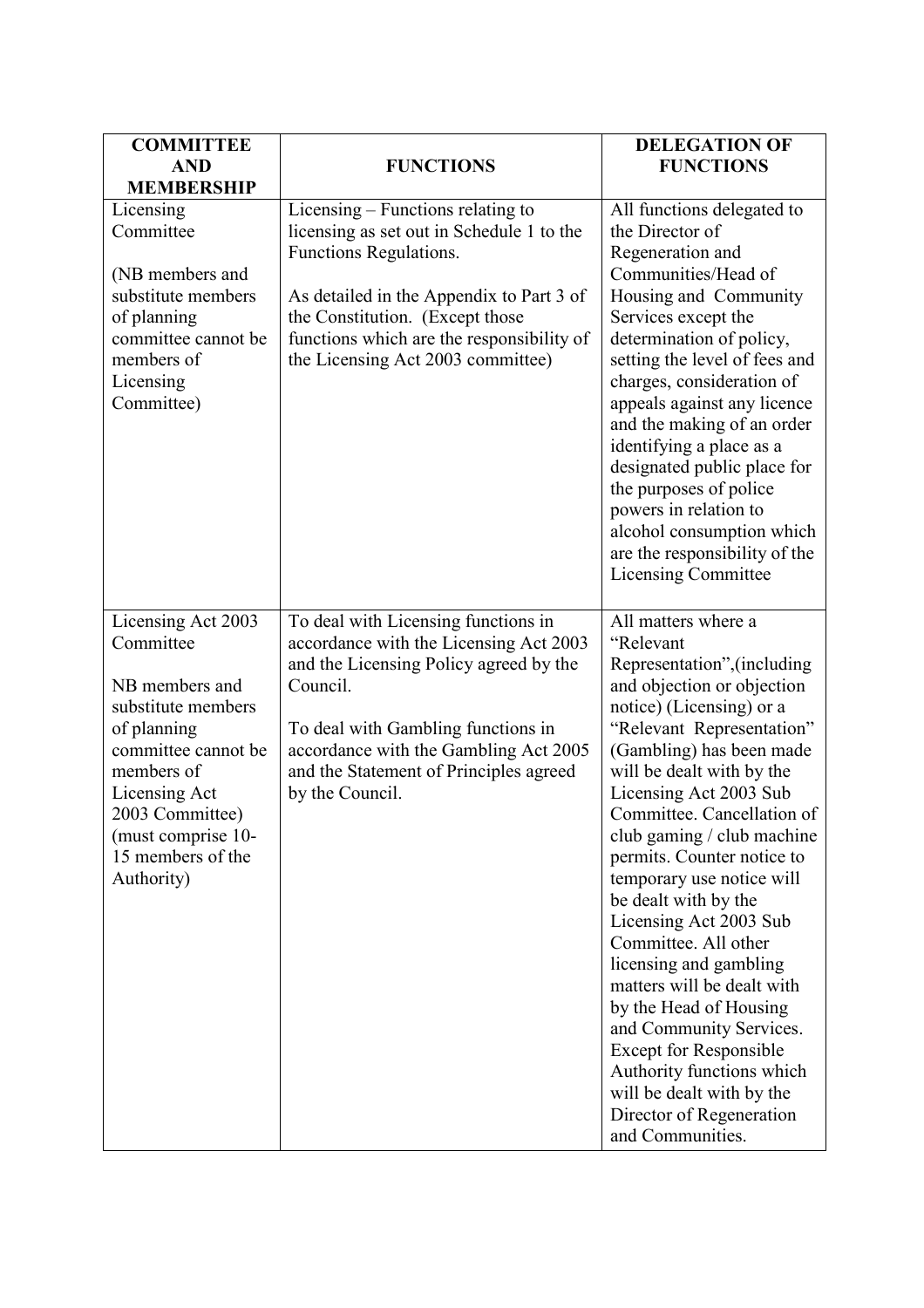| Employment and       | a) To consider the applications received                                        |                                                    |
|----------------------|---------------------------------------------------------------------------------|----------------------------------------------------|
| Development Panel    | for the posts of Chief Executive and                                            |                                                    |
| 12 Members of the    | Directors and to compile a short list                                           |                                                    |
| authority (including | for interview and subsequently to                                               |                                                    |
| at least two members | interview and make appointments (in                                             |                                                    |
| of the Executive)    | the case of the Chief Executive any                                             |                                                    |
|                      | appointment is subject to                                                       |                                                    |
|                      | confirmation by the Full Council).                                              |                                                    |
|                      | b) To review annually the performance<br>of the Chief Executive and Directors,  | Sub Committee comprising<br>5 Members              |
|                      | to agree targets for the coming                                                 |                                                    |
|                      | financial year, and agree any                                                   |                                                    |
|                      | corrective action which may be                                                  |                                                    |
|                      | required relating to the previous                                               |                                                    |
|                      | financial year.                                                                 |                                                    |
|                      | c) To consider all other matters<br>concerning the terms and conditions         |                                                    |
|                      | of service of the post of Chief                                                 |                                                    |
|                      | Executive, and to recommend                                                     |                                                    |
|                      | accordingly the Council.                                                        |                                                    |
|                      | d) Power to determine terms and                                                 |                                                    |
|                      | conditions on which staff hold office                                           |                                                    |
|                      | (including procedures for their                                                 |                                                    |
|                      | dismissal.)                                                                     |                                                    |
|                      |                                                                                 |                                                    |
|                      | e) To hear and determine appeals under                                          | Sub Committee comprising<br>5 Members              |
|                      | the disciplinary procedures for staff<br>on the JNC Conditions of Service for   |                                                    |
|                      | <b>Chief Officers of Local Authorities</b>                                      |                                                    |
|                      |                                                                                 |                                                    |
|                      | f) To hear and determine appeals<br>against decisions taken by the Chief        | Sub Committee comprising<br>3 Members              |
|                      | Executive under the disciplinary or                                             |                                                    |
|                      | capability procedures or to hear                                                |                                                    |
|                      | grievances raised against the Chief                                             |                                                    |
|                      | Executive under the grievance                                                   |                                                    |
|                      | procedure.                                                                      |                                                    |
|                      |                                                                                 |                                                    |
|                      | g) To act as an investigatory committee<br>in disciplinary matters for staff on | Sub Committee comprising<br>5 Members (who must be |
|                      | <b>JNC Conditions of Service for Chief</b>                                      | different from those                               |
|                      | <b>Officers of Local Authorities</b>                                            | comprising the sub                                 |
|                      |                                                                                 | committee under (e) above                          |
|                      |                                                                                 |                                                    |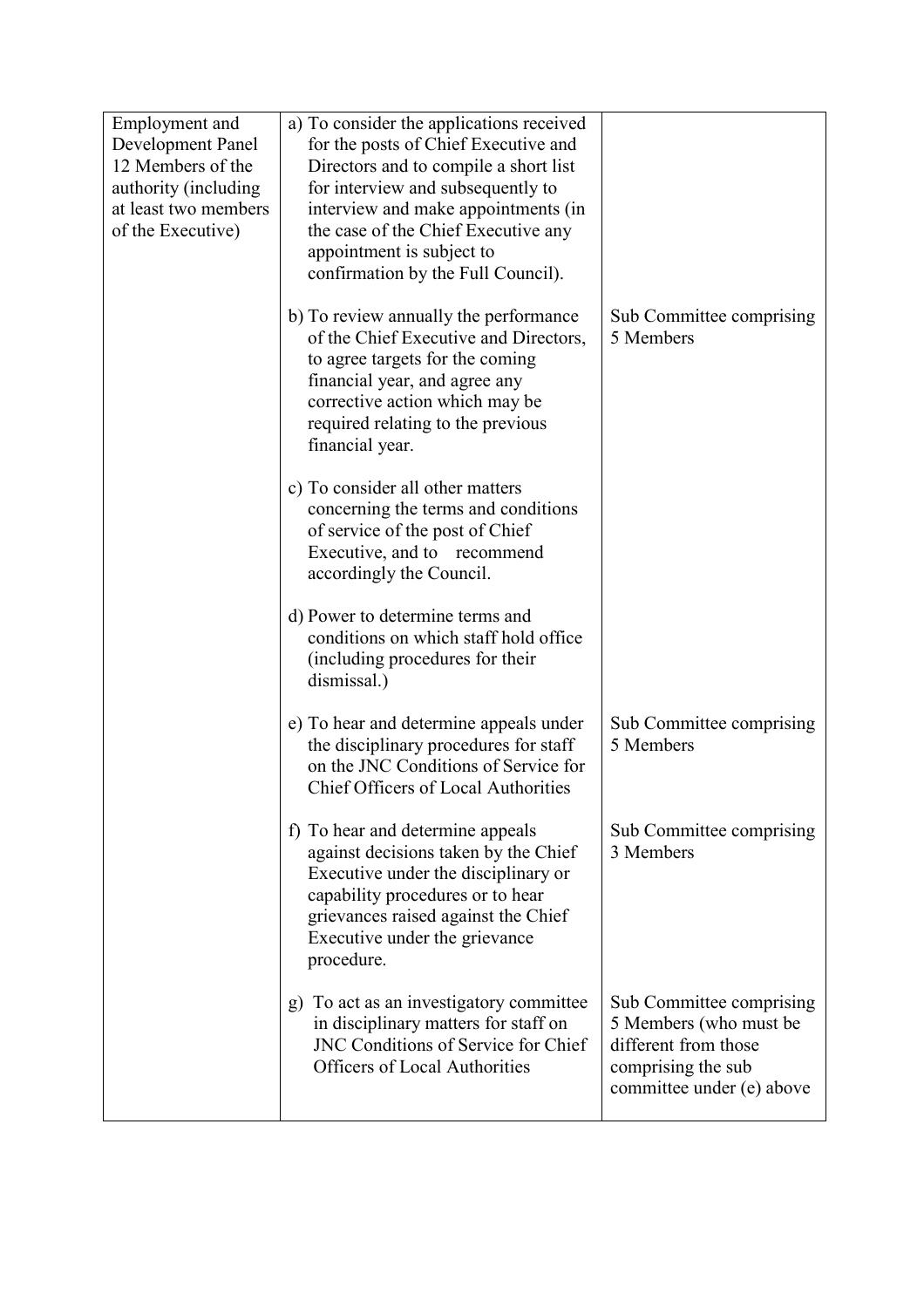|                                                                                 | To advise the Cabinet Member for<br>h)<br>Corporate Services and the Head of<br>Human Resources Shared Service on<br>Member development priorities<br>where appropriate.<br>A consultative forum for views to be<br>i)<br>expressed between both parties on<br>the Committee regarding the<br>following issues relating to the                              | A sub committee<br>comprising of 8 Members<br>of the Authority and 8<br><b>Trade Union</b>                           |
|---------------------------------------------------------------------------------|-------------------------------------------------------------------------------------------------------------------------------------------------------------------------------------------------------------------------------------------------------------------------------------------------------------------------------------------------------------|----------------------------------------------------------------------------------------------------------------------|
|                                                                                 | employment of staff by the Council<br>but excluding individual cases:<br>Health and Safety Issues at Works<br>$\qquad \qquad \blacksquare$<br><b>Changes in Staff Structures</b><br>$\qquad \qquad -$<br>Terms of Conditions of<br>$\overline{\phantom{a}}$<br>Employment<br>Such views are referred to the<br>appropriate Council Decision Making<br>Body. | Representatives (6<br>representatives from<br>UNISON, 1 representative<br>from TGWU and 1<br>representative from GMB |
| Group of Members<br>to Receive the<br>Report of an<br><b>Independent Person</b> | All issues relating to the receipt of the<br>independent person's report except any<br>decision to dismiss the Head of Paid<br>Service which must be approved by<br>Council                                                                                                                                                                                 | N/A                                                                                                                  |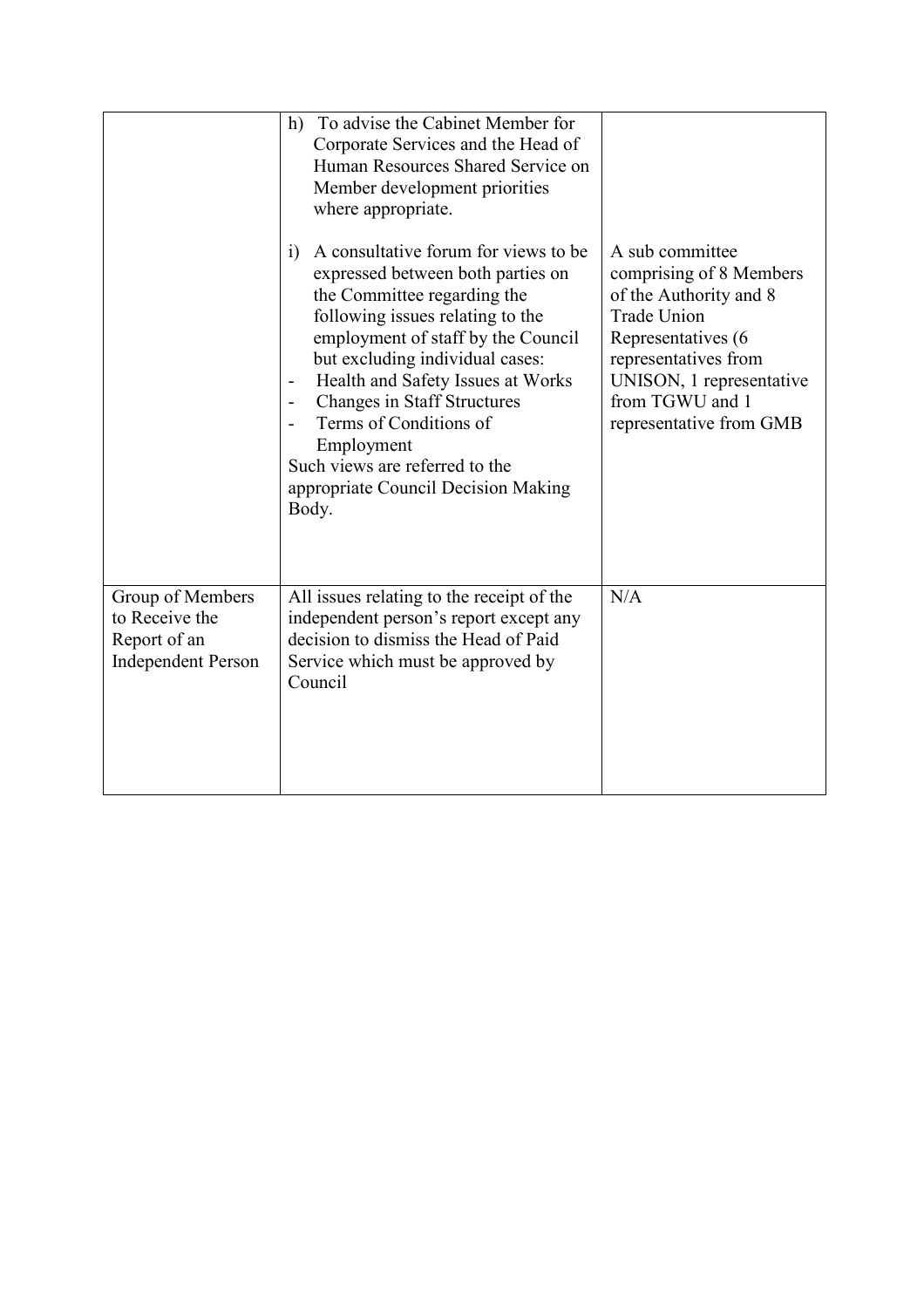| <b>COMMITTEE</b>                      | <b>FUNCTIONS</b>                                                                                                                       | <b>DELEGATION OF</b>                                                                                                                                                                                                                                                                             |
|---------------------------------------|----------------------------------------------------------------------------------------------------------------------------------------|--------------------------------------------------------------------------------------------------------------------------------------------------------------------------------------------------------------------------------------------------------------------------------------------------|
| <b>AND</b>                            |                                                                                                                                        | <b>FUNCTIONS</b>                                                                                                                                                                                                                                                                                 |
| <b>MEMBERSHIP</b><br><b>Standards</b> | (a) The promotion and maintenance of high                                                                                              | N/A                                                                                                                                                                                                                                                                                              |
| Committee                             | standards of conduct within the Council.                                                                                               |                                                                                                                                                                                                                                                                                                  |
| 9 Members and 2                       |                                                                                                                                        |                                                                                                                                                                                                                                                                                                  |
| non-voting                            | (b) To advise the Council on the adoption                                                                                              | $\boldsymbol{\varsigma}$ $\boldsymbol{\varsigma}$                                                                                                                                                                                                                                                |
| Members of Parish                     | or revision of its Code of Conduct.                                                                                                    |                                                                                                                                                                                                                                                                                                  |
| Councils wholly or                    |                                                                                                                                        | $\boldsymbol{\zeta}$                                                                                                                                                                                                                                                                             |
| majorly in the<br>Councils area. The  | (c) To monitor and advise the Council                                                                                                  |                                                                                                                                                                                                                                                                                                  |
| <b>Standards</b>                      | about the operation of its Code of<br>Conduct in the light of best practice, and                                                       |                                                                                                                                                                                                                                                                                                  |
| Committee will have                   | changes in the law,                                                                                                                    |                                                                                                                                                                                                                                                                                                  |
| 3 substitutes (one                    |                                                                                                                                        |                                                                                                                                                                                                                                                                                                  |
| from each political                   | (d) Assistance to Members and co-opted                                                                                                 | $\boldsymbol{\zeta}$                                                                                                                                                                                                                                                                             |
| group).                               | members of the authority to observe the                                                                                                |                                                                                                                                                                                                                                                                                                  |
|                                       | Code of Conduct.                                                                                                                       |                                                                                                                                                                                                                                                                                                  |
|                                       | (e) To ensure that all Members of the                                                                                                  | $\boldsymbol{\zeta}$                                                                                                                                                                                                                                                                             |
|                                       | Council have access to training in all                                                                                                 |                                                                                                                                                                                                                                                                                                  |
|                                       | aspects of the Member Code of                                                                                                          |                                                                                                                                                                                                                                                                                                  |
|                                       | Conduct, that this training is actively                                                                                                |                                                                                                                                                                                                                                                                                                  |
|                                       | promoted, and that Members are aware                                                                                                   |                                                                                                                                                                                                                                                                                                  |
|                                       |                                                                                                                                        |                                                                                                                                                                                                                                                                                                  |
|                                       |                                                                                                                                        |                                                                                                                                                                                                                                                                                                  |
|                                       |                                                                                                                                        |                                                                                                                                                                                                                                                                                                  |
|                                       | of the Borough Council and Parish                                                                                                      | dealt with by the                                                                                                                                                                                                                                                                                |
|                                       | Councils may have broken the Member                                                                                                    | Monitoring Officer                                                                                                                                                                                                                                                                               |
|                                       |                                                                                                                                        |                                                                                                                                                                                                                                                                                                  |
|                                       |                                                                                                                                        |                                                                                                                                                                                                                                                                                                  |
|                                       |                                                                                                                                        |                                                                                                                                                                                                                                                                                                  |
|                                       |                                                                                                                                        |                                                                                                                                                                                                                                                                                                  |
|                                       |                                                                                                                                        |                                                                                                                                                                                                                                                                                                  |
|                                       |                                                                                                                                        | concludes that there                                                                                                                                                                                                                                                                             |
|                                       |                                                                                                                                        | has been a breach of                                                                                                                                                                                                                                                                             |
|                                       |                                                                                                                                        | the Code of Conduct                                                                                                                                                                                                                                                                              |
|                                       |                                                                                                                                        |                                                                                                                                                                                                                                                                                                  |
|                                       |                                                                                                                                        |                                                                                                                                                                                                                                                                                                  |
|                                       |                                                                                                                                        |                                                                                                                                                                                                                                                                                                  |
|                                       |                                                                                                                                        | Standards                                                                                                                                                                                                                                                                                        |
|                                       |                                                                                                                                        | Committee                                                                                                                                                                                                                                                                                        |
|                                       |                                                                                                                                        | comprising 3                                                                                                                                                                                                                                                                                     |
|                                       |                                                                                                                                        |                                                                                                                                                                                                                                                                                                  |
|                                       |                                                                                                                                        |                                                                                                                                                                                                                                                                                                  |
|                                       |                                                                                                                                        |                                                                                                                                                                                                                                                                                                  |
|                                       | of the standards expected from local<br>Councillors under the Code.<br>To deal with complaints that Members<br>(f)<br>Code of Conduct. | Complaints to be<br>in consultation with<br>the Independent<br>Person, save that if<br>the Monitoring<br>Officer's<br>investigation<br>a hearing into the<br>matter will be<br>undertaken by a Sub-<br>Committee of the<br>Members of the<br>Standards<br>Committee (plus 1<br>non-voting parish |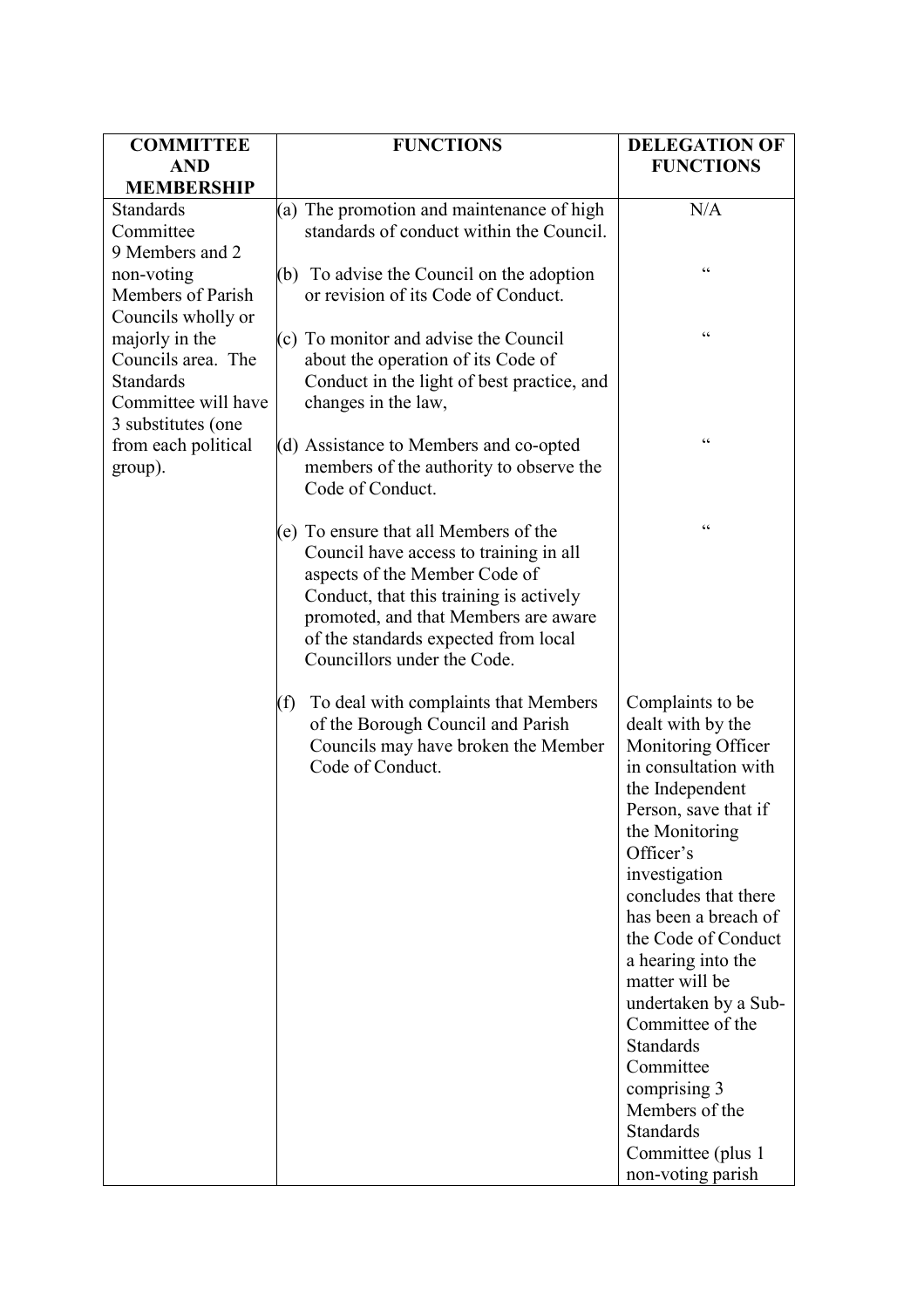|                                                                                                                | (g) Grant of dispensations to members with<br>disclosable pecuniary interests and<br>other significant interests.                                                                                                                                                                                                                                                                                                                                                                                                                                                                                                                                                           | representative when<br>a parish councillor is<br>the subject of the<br>complaint). The Sub-<br>Committee to be<br>appointed by the<br>Monitoring Officer<br>in consultation with<br>the Chairman of<br><b>Standards</b><br>Committee<br>Monitoring Officer<br>(in certain<br>$circumstances - see$<br><b>Article 12.03)</b> |
|----------------------------------------------------------------------------------------------------------------|-----------------------------------------------------------------------------------------------------------------------------------------------------------------------------------------------------------------------------------------------------------------------------------------------------------------------------------------------------------------------------------------------------------------------------------------------------------------------------------------------------------------------------------------------------------------------------------------------------------------------------------------------------------------------------|-----------------------------------------------------------------------------------------------------------------------------------------------------------------------------------------------------------------------------------------------------------------------------------------------------------------------------|
| <b>Audit Committee</b><br>5 Members of the<br>Authority and 1<br>non-voting<br>Independent Co-<br>opted Member | See Article 6A of the constitution                                                                                                                                                                                                                                                                                                                                                                                                                                                                                                                                                                                                                                          | N/A                                                                                                                                                                                                                                                                                                                         |
| <b>General Purposes</b><br>Group<br>6 Members of the<br>Authority                                              | To consider any matters relating to<br>1.<br>electoral registration, elections or<br>electoral boundaries which have not<br>been delegated to the Electoral<br>Registration Officer or Returning<br>Officer.<br>To recommend to the Council the<br>2.<br>appointment of an Electoral<br>Registration Officer and Returning<br>Officer.<br>To be responsible for the appointment<br>3.<br>of the Independent Remuneration<br>Panel for Members' Allowances.<br>To consider matters relating to the<br>4.<br>Mayoralty where appropriate.<br>5.<br>To approve the Council Tax Base.<br>To appoint Council nominees to<br>6.<br>outside bodies and seminars as<br>appropriate. |                                                                                                                                                                                                                                                                                                                             |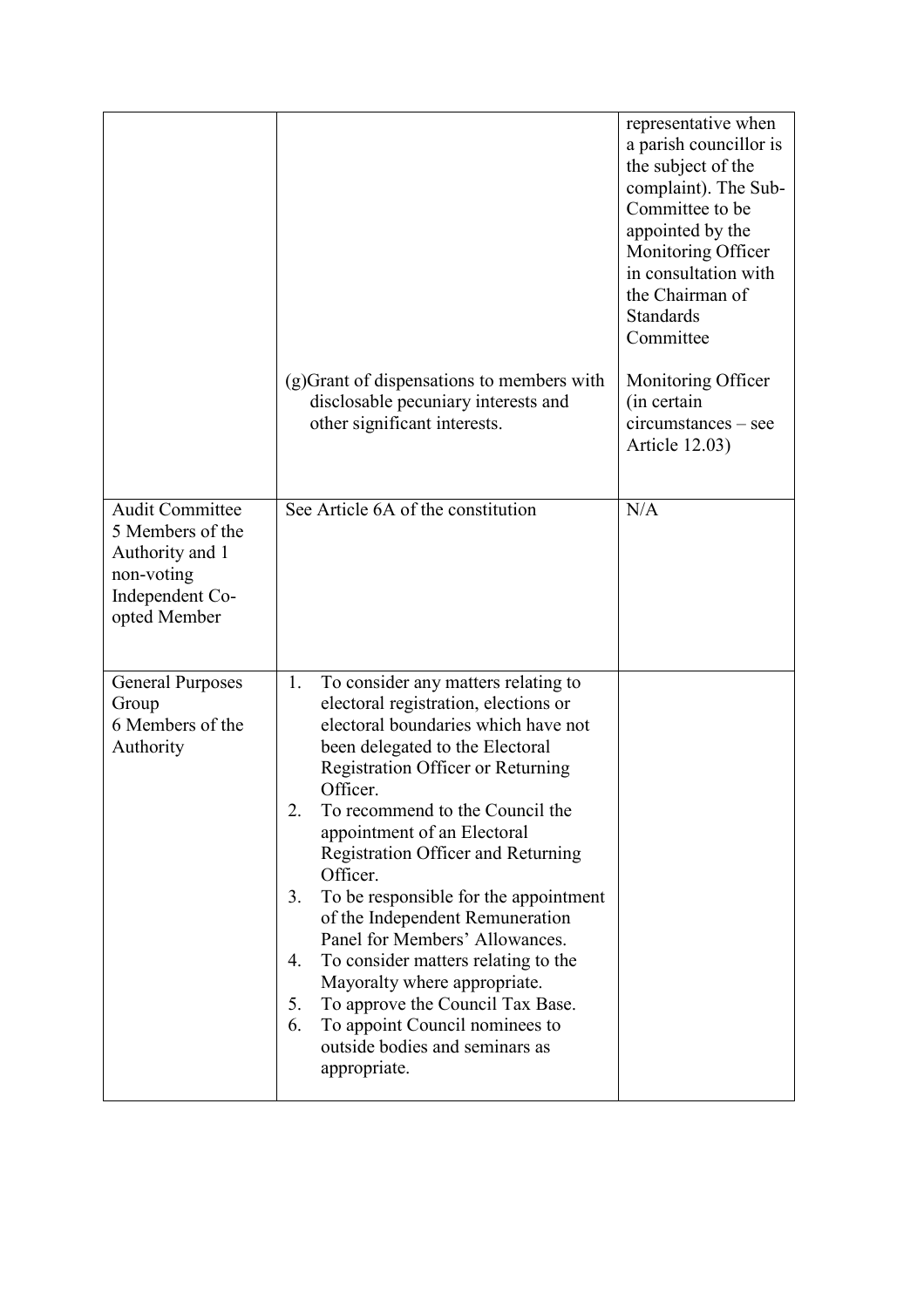| <b>COUNCIL</b>     | <b>FUNCTION</b>                           | <b>DELEGATION</b>           |
|--------------------|-------------------------------------------|-----------------------------|
| Council            | Health and Safety - Functions relating    | All functions               |
| All Members of the | to health and safety under any "relevant  | delegated to the            |
| authority          | statutory provision" within the meaning   | Director of                 |
|                    | of Part I of the Health and Safety at     | Regeneration and            |
|                    | Work Act 1974 to the extent that those    | Communities/Head            |
|                    | functions are discharged otherwise than   | of Housing and              |
|                    | in the Council's capacity as an           | <b>Community Services</b>   |
|                    | employer.                                 |                             |
| Council            | <b>Functions relating to elections</b>    | On recommendation           |
| All Members of the | 1. Duty to appoint an electoral           | of General Purposes         |
| Authority          | registration officer.                     | Group                       |
|                    | 2. Power to assign officers in relation   | Electoral                   |
|                    | to functions of the registration officer. | <b>Registration Officer</b> |
|                    | 3. Functions in relation to parishes and  | Electoral                   |
|                    | parish councils.                          | <b>Registration Officer</b> |
|                    | 4. Power to dissolve small Parish         | Electoral                   |
|                    | councils.                                 | <b>Registration Officer</b> |
|                    |                                           | to consult                  |
|                    | 5. Power to make orders for grouping      | Electoral                   |
|                    | parishes, dissolving groups and           | <b>Registration Officer</b> |
|                    | separating parishes from groups.          | to consult                  |
|                    | 6. Duty to appoint returning officer for  | On recommendation           |
|                    | local government elections.               | of General Purposes         |
|                    |                                           | Group                       |
|                    | 7. Duty to provide assistance at          | Returning Officer           |
|                    | European Parliamentary elections.         |                             |
|                    | 8. Duty to divide constituency into       | Electoral                   |
|                    | polling districts.                        | <b>Registration Officer</b> |
|                    | 9. Power to divide electoral divisions    | Electoral                   |
|                    | into polling districts at local           | <b>Registration Officer</b> |
|                    | government elections.                     |                             |
|                    | 10. Powers in respect of holding of       | Electoral                   |
|                    | elections.                                | <b>Registration Officer</b> |
|                    | 11. Power to pay expenses properly        | Electoral                   |
|                    | incurred by electoral registration        | <b>Registration Officer</b> |
|                    | officers.                                 |                             |
|                    | 12. Power to fill vacancies in the event  | Returning Officer           |
|                    | of insufficient nominations.              |                             |
|                    | 13. Duty to declare vacancy in office in  | Returning Officer           |
|                    | certain cases.                            |                             |
|                    | 14. Duty to give public notice of a       | Returning Officer           |
|                    | casual vacancy.                           |                             |
|                    | 15. Power to make temporary               | Returning Officer           |
|                    | appointments to parish councils.          |                             |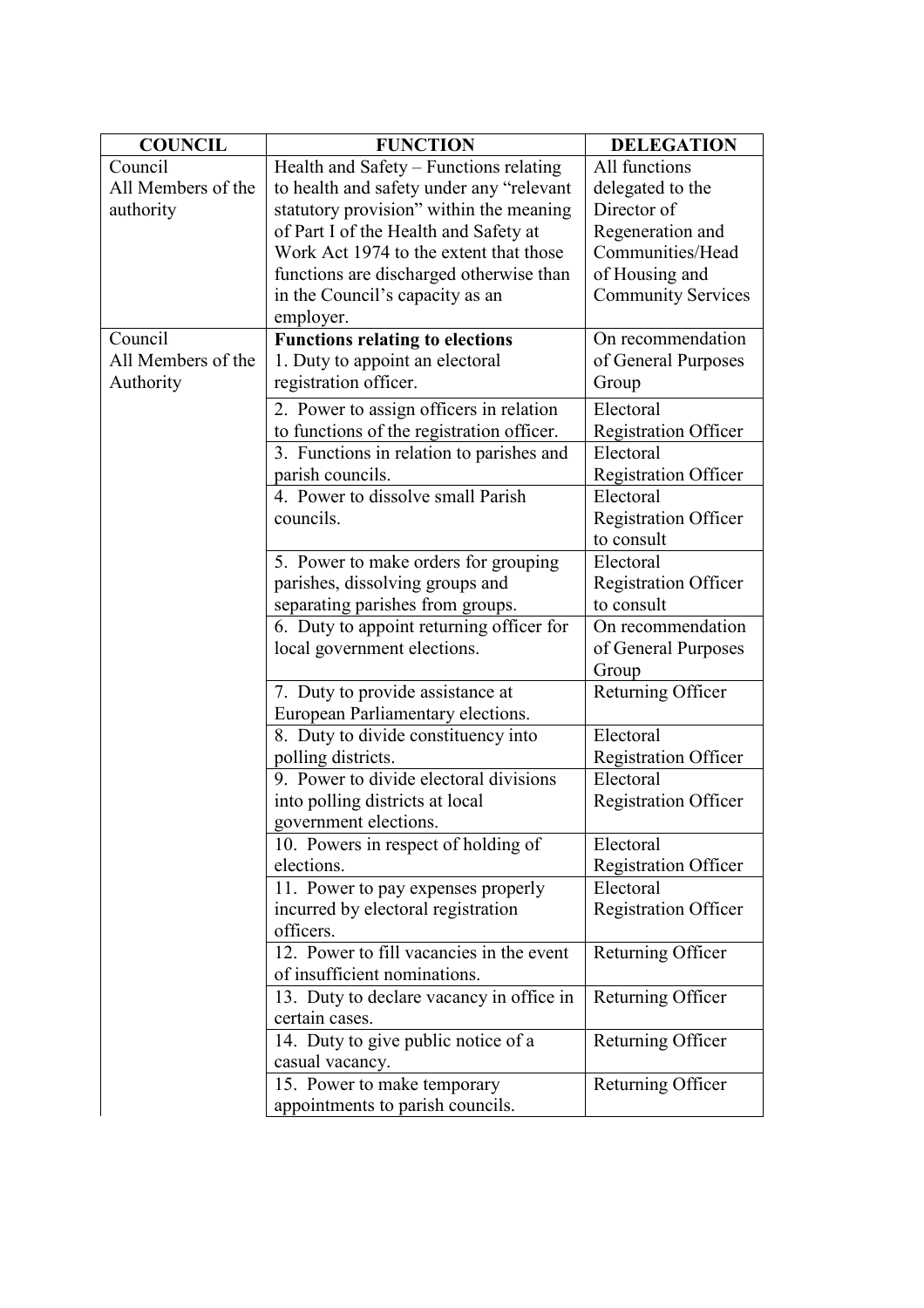|                | 16. Power to determine fees and                                                  | Returning Officer       |
|----------------|----------------------------------------------------------------------------------|-------------------------|
|                | conditions for supply of copies of, or                                           |                         |
|                | extracts from, elections documents.                                              |                         |
|                |                                                                                  |                         |
|                | 17. Power to submit proposals to the                                             | Returning Officer       |
|                | Secretary of State for an Order under                                            |                         |
|                | Section 10 (pilot schemes for local                                              |                         |
|                | elections in England and Wales) of the<br>Representation of the People Act 2000. |                         |
| Council        | Function relating to name and status                                             |                         |
| All Members of | of areas and individuals                                                         |                         |
| the Authority  | 1. Power to change the name of the                                               | N/A                     |
|                | Council.                                                                         |                         |
|                | 2. Power to change the name of a                                                 |                         |
|                | Parish.                                                                          | N/A                     |
|                | 3. Power to confer title of honorary                                             |                         |
|                | alderman or to admit to be an                                                    | N/A                     |
|                | honorary freeman.                                                                |                         |
|                | 4. Power to petition for a charter to                                            |                         |
|                | confer Borough status.                                                           | N/A                     |
|                |                                                                                  |                         |
|                | Power to make, amend, revoke or re-                                              | N/A                     |
|                | enact byelaws                                                                    |                         |
|                | Power to promote or oppose local or                                              | N/A                     |
|                | personal Bills                                                                   |                         |
|                | Functions relating to pensions etc.<br>1. Functions relating to local            | Head of Human           |
|                | government pensions, etc.                                                        | <b>Resources Shared</b> |
|                |                                                                                  | Service                 |
|                | <b>Miscellaneous provisions</b>                                                  |                         |
|                | 1. Duty to approve authority's                                                   |                         |
|                | statement of accounts, income and                                                |                         |
|                | expenditure and balance sheet or                                                 | <b>Audit Committee</b>  |
|                | record of receipts and payments (as                                              |                         |
|                |                                                                                  |                         |
|                | the case may be).                                                                |                         |
|                | 2. Power to make standing orders                                                 | On recommendation       |
|                | (Procedure Rules)                                                                | of General Purposes     |
|                |                                                                                  | Committee               |
|                | 3. Power to appoint staff                                                        | <b>Chief Executive</b>  |
|                | 4. Power to make standing orders                                                 | On recommendation       |
|                | (Procedure Rules) on contracts.                                                  | of General Purposes     |
|                |                                                                                  | Committee               |
|                | 5. Power to make payments or provide                                             | Delegated to the        |
|                | other benefits in case of<br>maladministration etc.                              | Chief Executive up      |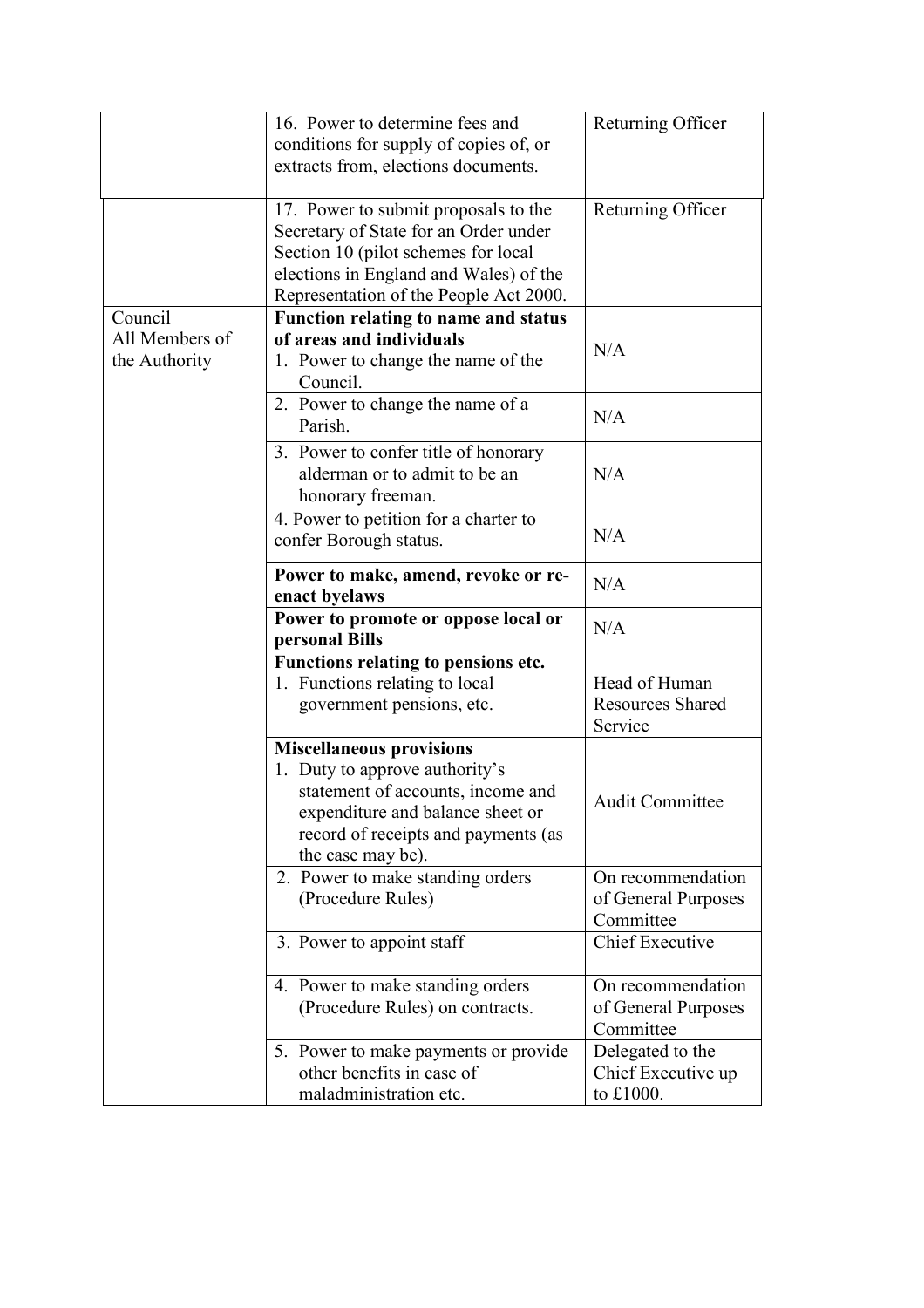|                                                                                      | 6. Duty to make arrangements for<br>proper administration of financial<br>affairs etc.                     | N/A                       |
|--------------------------------------------------------------------------------------|------------------------------------------------------------------------------------------------------------|---------------------------|
|                                                                                      | 7. Power to appoint officers for<br>particular purposes (appointment of<br>"proper officers")              | <b>Chief Executive</b>    |
|                                                                                      | 8. Power to make closing order with<br>respect to take-away food shops.                                    | Licensing<br>Committee    |
|                                                                                      | 9. Duty to designate officer as the head<br>of the authority's paid service, and<br>to provide staff, etc. | N/A                       |
| 10. Duty to designate officer as the<br>Monitoring Officer and provide staff<br>etc. |                                                                                                            | N/A                       |
|                                                                                      | 11. Powers relating to the protection of<br>important hedgerows.                                           | <b>Planning Committee</b> |
|                                                                                      | 12. Powers relating to the preservation<br>of trees.                                                       | <b>Planning Committee</b> |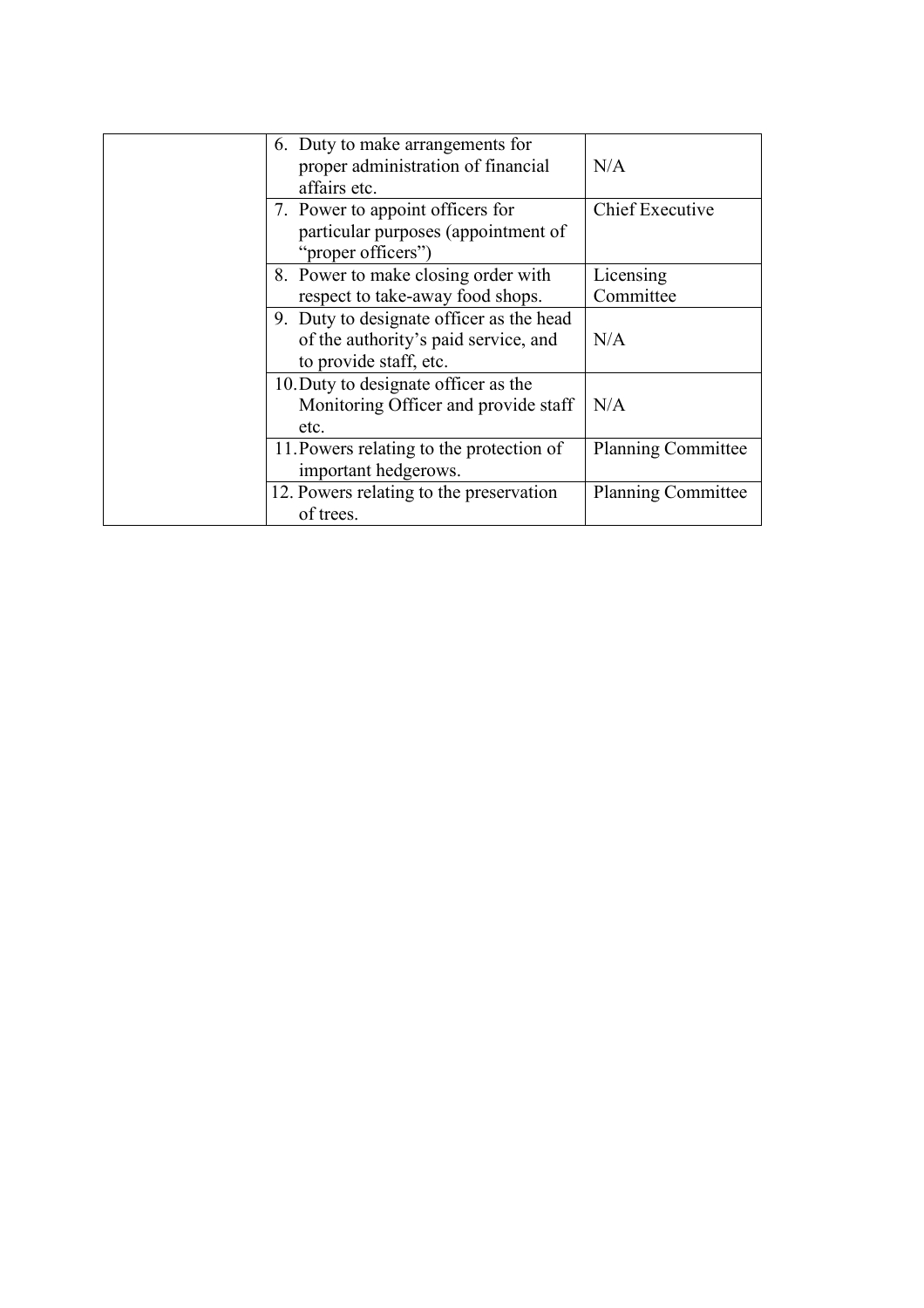### **4. RESPONSIBILITY FOR FUNCTIONS RELATING TO OFFICERS**

#### **Officer Responsibility**

The Chief Executive, Directors and Heads of Service will be responsible for the execution of functions and the provision of all the services under their respective headings as set out on pages 70-78, having authority to act on all such matters (including the authorisation of legal proceedings and the issue and service of notices), subject to:

- (a) actions being taken being in accord with the Council's Budget and Policy Framework; and
- (b) the referral of any required decision or action which is controversial in nature to the appropriate Member decision making individual or body:

The Head of Planning and Development, Head of Legal Services, Head of Finance and Resources, Head of Housing and Community Development, Head of Audit Partnership, Head of Human Resources Shared Services, Head of Policy and Communications, Head of ICT Shared Services, Head of Revenues and Benefits Shared Service, Head of Environment and Public Realm and Head of Commercial and Economic Development are all Heads of Service for the purpose of the Constitution.

The Chief Executive, Directors and Heads of Service may authorise any other officer of the Council to exercise their delegated functions on their behalf. This may be evidenced in an officer's job description.

### **Action in Response to a Major Emergency:**

The most senior officer of the authority present will have the authority to approve any expenditure in expediting the Council's response to a major emergency affecting the Borough where it is not possible to refer the matter for decision to a more senior officer of the Council, the appropriate Cabinet Member or the Leader of the Council.

(Amended Sept06)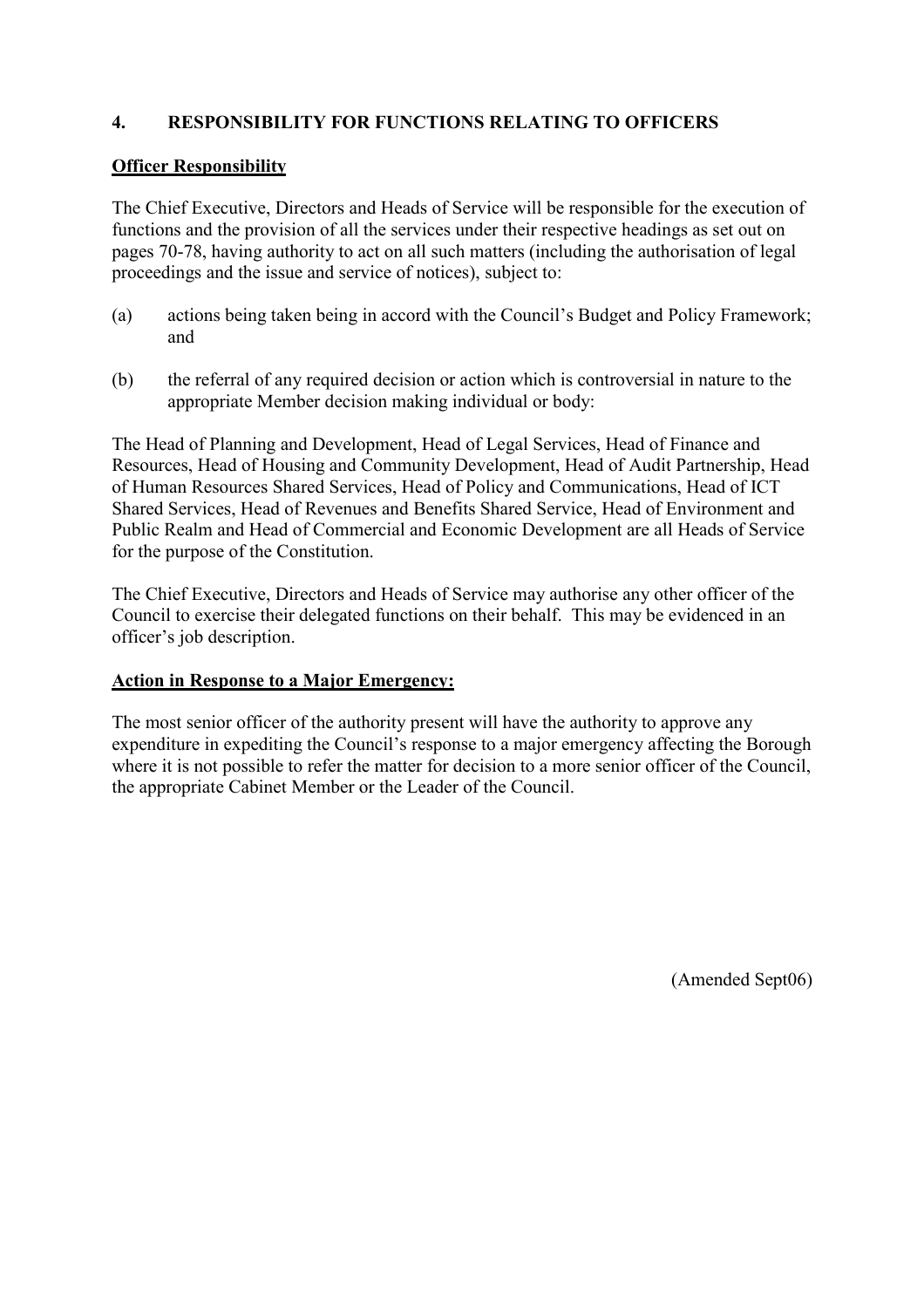### **CHIEF EXECUTIVE**

The Chief Executive has direct responsibility for the provision of the following services together with those separately listed which are undertaken in the Sections of their Department or other Directorates. The Chief Executive may undertake any decision in respect of these services as required.

The provision of policy advice to the Council and the Executive, ensuring that they receive such guidance and advice as will enable them to use the Council's resources to the best advantage in the development of its strategies and policies. Specifically to ensure that the Council and Executive has advice on the establishment and structure needed to carry out efficiently the work of the Council.

The exercise of authority over all other officers of the Council so far as this is necessary for the efficient management of the Council's functions.

Supervising, co-ordinating and ensuring the implementation of the Council's decisions. Specifically to lead the Council's Corporate Leadership Team in securing a co-ordinated approach to the affairs of the Council generally.

Ensuring the propriety of the Council's actions (together with the Monitoring Officer).

The research and development of corporate policy options for consideration by Members.

The development of beneficial relations between Members and officers of the Council.

The promotion and safeguard of the best interests of the Council locally and nationally. Specifically to liaise with national and local associations, authorities, groups, companies, organisations and individuals to further the policies and objectives of the Council.

Provision of advice to the Cabinet on the implementation of the Best Value process.

The preparation and submission to the Cabinet of the draft Sustainable Community Strategy and upon approval by Council, the implementation of the Plan.

Responsibility for undertaking negotiations and consultation with staff through their trade unions on all matters relating to employment.

To hear and determine appeals, in consultation with the Leader of the Council and the Leader of the Opposition (or their nominated representatives) who will attend the appeal hearing, under the Grievance, Capability or Disciplinary (Level 4) Procedures for all categories of employees except those staff on JNC Conditions of Service for Chief Officers of Local **Authorities** 

### **Head of Policy and Communications**

- (1) Ensuring the smooth, efficient and transparent operation of the Overview and Scrutiny process.
- (2) To deal with stage 2 complaints.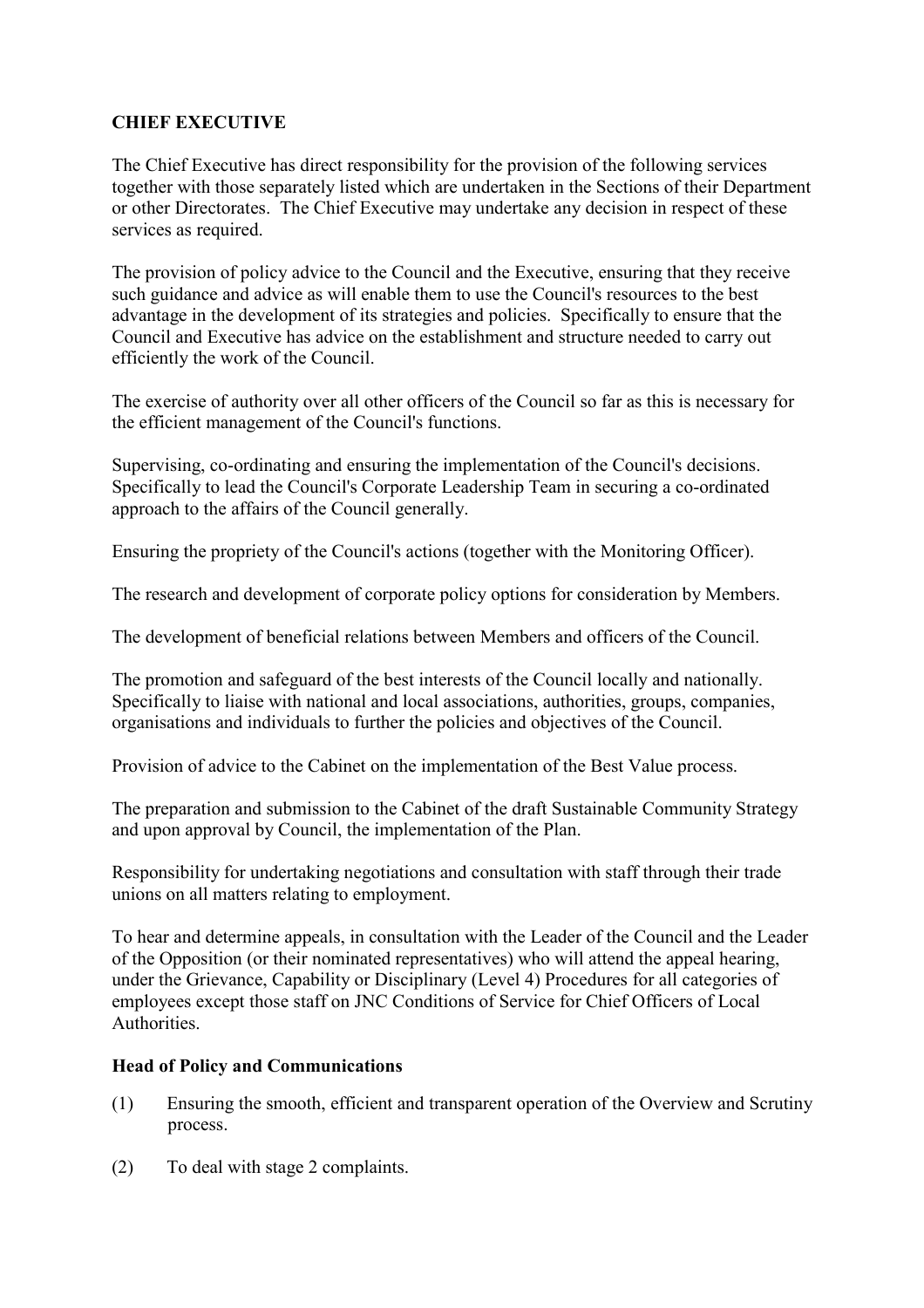- (3) Implementation of the Council's Performance Management System.
- (4) The provision of Public Relations, Marketing, and Public Consultation Services.
- (5) Responsibility for a Communications Strategy.
- (6) Organisation of the Mayoral function, Civic matters and Town Hall.
- (7) The provision of Facilities for Members.
- (8) The servicing of the Council's Committees and Sub-Committees.
- (9) The servicing of the Executive, its Committees, and the decision making process of individual Cabinet Members.
- (10) The provision of a switchboard and contact centre service.
- (11) The development and implementation of the Council's Customer Care Strategy
- (12) To be responsible for Corporate Governance.
- (13) To be responsible for Equalities.
- (14) To be responsible for Freedom of Information, complaints handling, customer feedback.
- (15) Management of the Council's reception/Gateway.

#### **Head of Planning and Development**

- (1) Handling and determination of all applications submitted under the Town and Country Planning Acts in accordance with criteria as set out in the Constitution, including the adoption of screening and scoping opinions in relation to Environmental Statements.
- (2) The enforcement of all aspects of planning control.
- (3) Exercising all other functions relating to planning, conservation areas, listed buildings and trees.
- (4) To be responsible for taking action to remove gipsies from non-Council owned land.
- (5) The responsibility for the Council's local land charges service.
- (6) The provision of heritage asset conservation and landscape advice in the determination of planning applications and policy.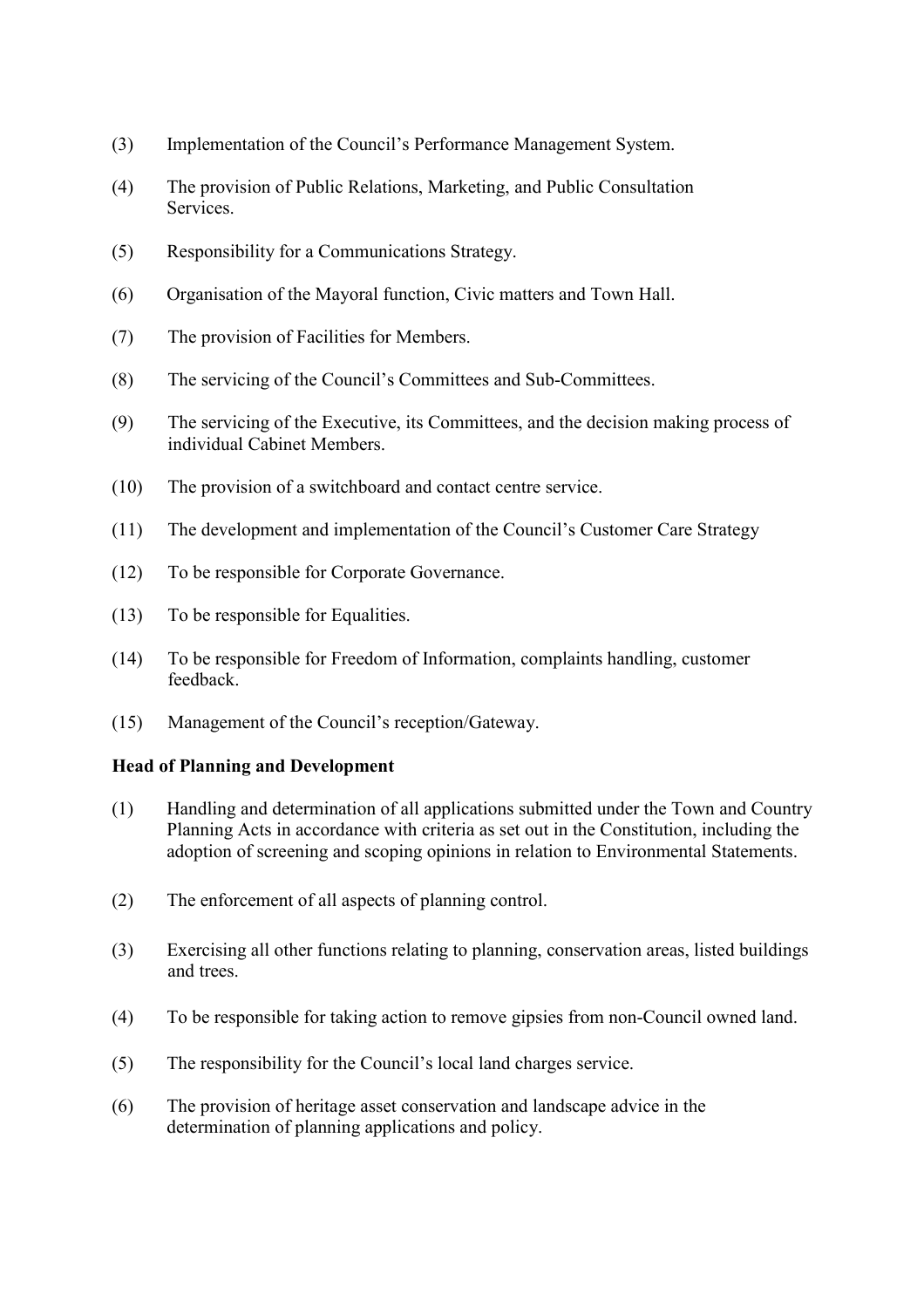- (7) Responsibility for all aspects of heritage asset conservation and Tree Preservation and advice, including: proposing buildings for listing, amendments and Orders within Conservation Areas, making Tree Preservation Orders and determining applications for works to Preserved Trees and section 211 notices on trees in conservation Areas.
- (8) Responsibility for functions relating to High Hedges legislation.
- (9) All aspects of the preparation of statutory and non-statutory spatial planning documents on any relevant matter including planning tariff and infrastructure planning and advice to Council, developers and others on these matters.
- (10) Policy and strategic advice to Members and Council officers on all the above.
- (11) Procuring and securing of relevant technical and consultancy advice on the matters to the above.
- (12) Authority to liaise with the highways authorities, strategic planning bodies and neighbouring authorities and other bodies on matters relevant to coordinated strategic transport and spatial planning.
- (13) Making representations to Government and other authorities on these matters and any new legislation or policies and guidance impacting on all the above matters for which the officer has responsibility.
- (14) Handling and determination of all applications submitted under the building regulations.
- (15) Enforcement of building regulations.
- (16) The exercise of control over demolitions and dangerous structures under the Public Health Acts and Building Act.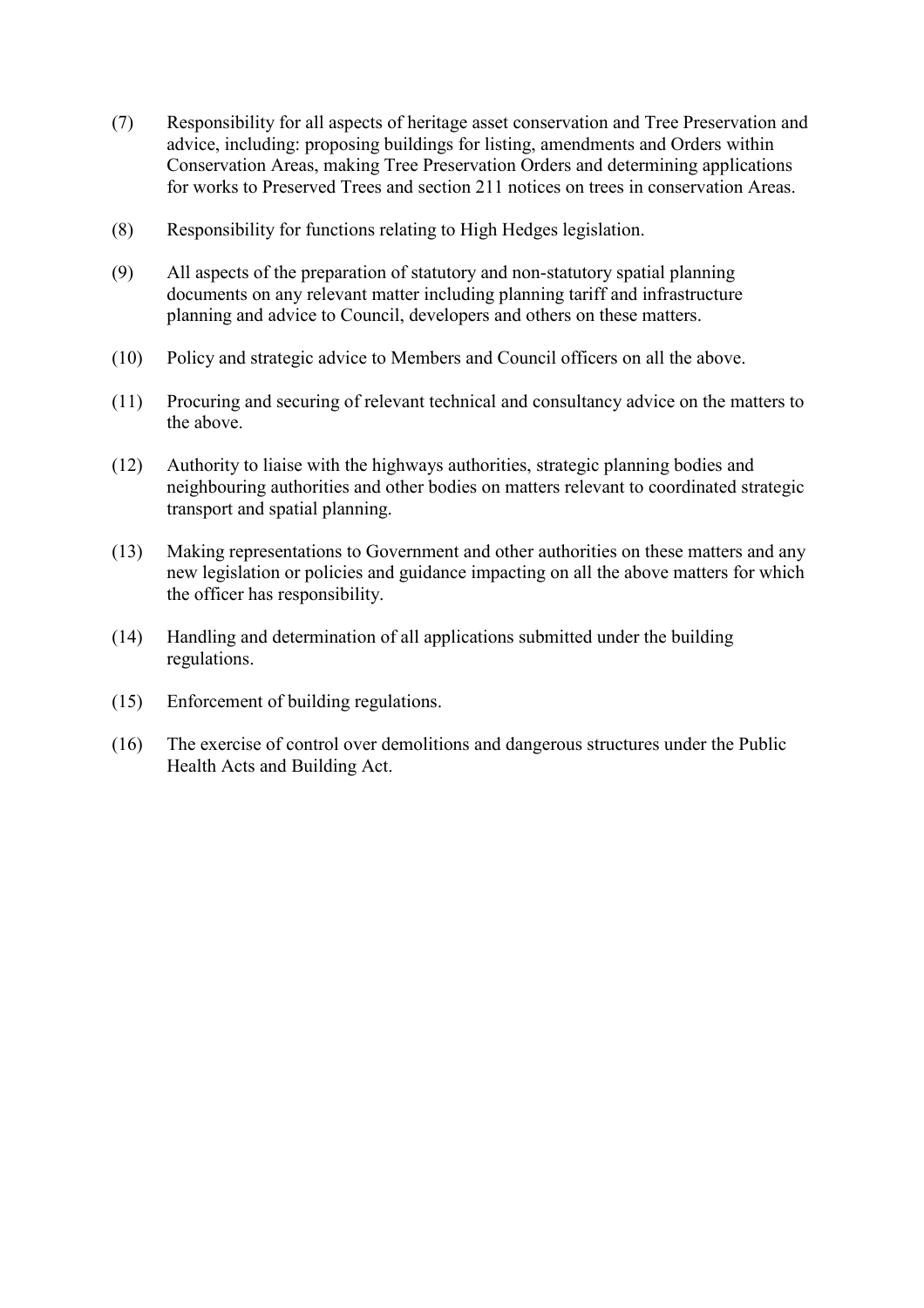### **DIRECTOR OF REGENERATION AND COMMUNITIES**

The Director has responsibility for the provision of the following services. The Director of Regeneration and Communities may undertake any function in respect of these services as required.

The Director of Regeneration and Communities is the authorised officer for Responsible Authority Functions under the Gambling Act 2005 and the Licensing Act 2003.

### **Head of Commercial and Economic Development**

- (1) Implementation of the Economic Strategy for Maidstone Borough.
- (2) Responsibility for the delivery of initiatives across the Borough to further the Council's corporate priority for Maidstone to have a growing economy.
- (3) Implementation of the Visitor Economy strategy for Maidstone Borough.
- (4) Identification, development and mobilisation of projects to increase the quantum and resilience of the Council's income from commercial activities and its commercial property portfolio.
- (5) Responsibility for international activities and relationships established by the Council.
- (6) Responsibility for the contract with the external operator for the Hazlitt Theatre
- (7) Responsibility for the Museums in Maidstone Borough and the provision of the various facilities and activities at these sites.
- (8) Responsibility for the development and provision of leisure facilities and activities including the contract with the external operator for Maidstone Leisure Centre.
- (9) Responsibility for the provision and development of the Borough's parks and open spaces and the monitoring of all contracts in respect of grounds maintenance.
- (10) Responsibility for the management of the Cobtree Trust.
- (11) Responsibility for the management of The Queens Own Royal West Kent Regiment Museum Trust.
- (12) Management of the Lockmeadow Market.

## **Head of Finance and Resources**

- (1) The provision of financial advice throughout the authority to Officers and Members.
- (2) The maintenance of corporate financial systems and ensuring the financial integrity of all other systems.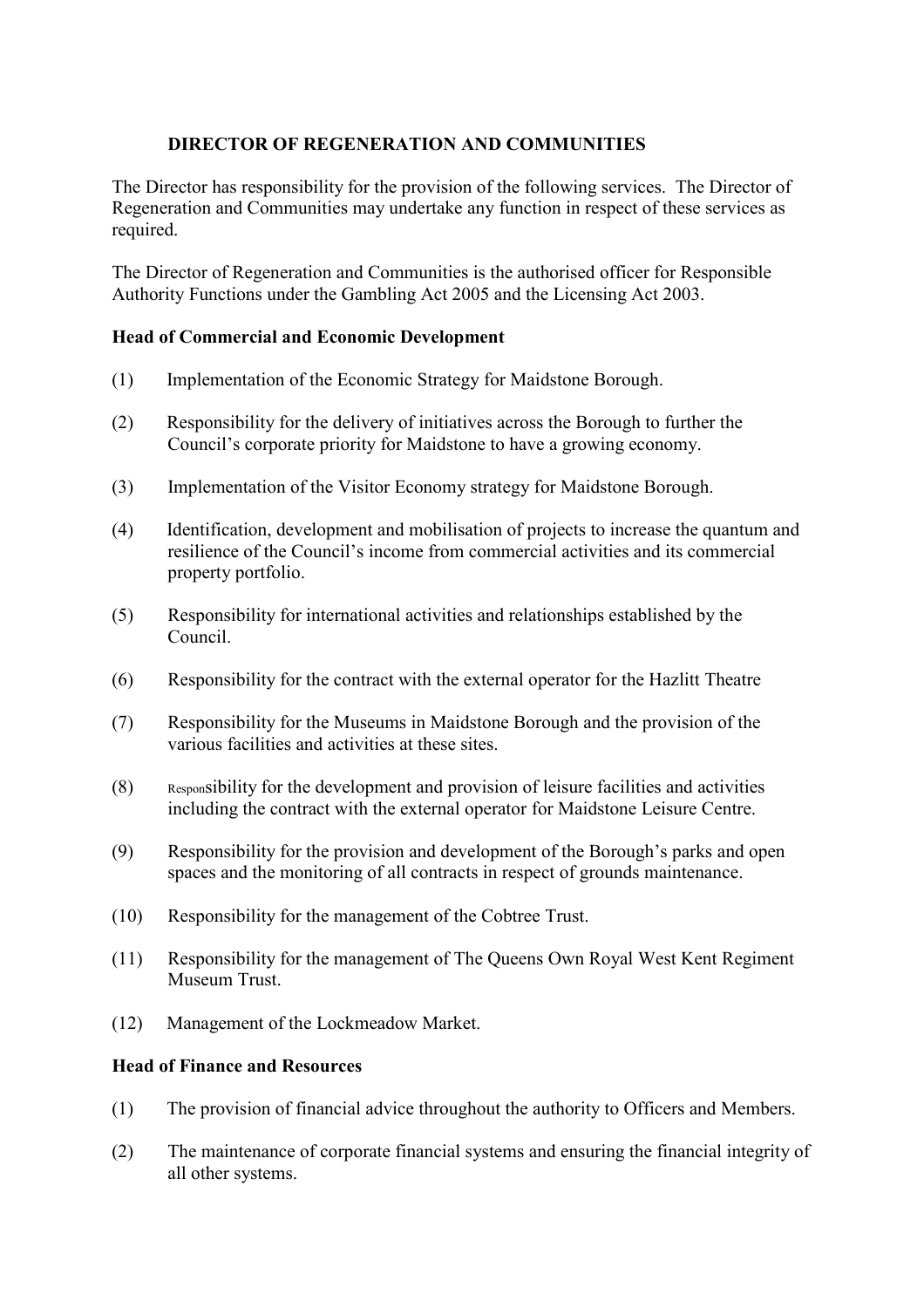- (3) The compilation of financial accounts in accordance with statutory requirements.
- (4) Compilation and submission of grant claims.
- (5) The provision of corporate financial services.
- (6) The provision of general financial advice on the allocation of resources for concurrent functions.
- (7) Operation of the receipt of payments service.
- (8) Provision of a printing service.
- (9) Business improvement.
- (10) The production of an annual register of electors and responsibility for the running of elections, electoral boundaries and all parish council matters.
- (11) To provide through the Property and Procurement Section:-
	- (a) Policy and strategic advice to Members and Council officers on all technical and consultancy matters.
	- (b) The procurement and supervision of a full range of architectural, building and engineering related professional services to ensure the completion of the various Council construction programmes through all work stages from inception/feasibility to completion and final account.
	- (c) Collation and holding of professional and trade references.
	- (d) Conservation and preservation of the Council's stock of civic buildings.
	- (e) Preparation and holding of archival, historic and statistical information on Council buildings.
	- (f) Community Projects relating to construction activities.
	- (g) Responsibility for land drainage matters.
	- (h) Flood plan, advice and liaison with the Environmental Agency on flooding and related matters.
	- (i) Advice on procurement services
- (12) Acquisition and disposal of land and buildings.
- (13) The maintenance of all general fund properties.
- (14) The provision of a valuation service for the Council.
- (15) The provision of a property advisory service.
- (16) The management of all non-operational properties.
- (17) To be responsible for taking action to remove gypsies from Council land.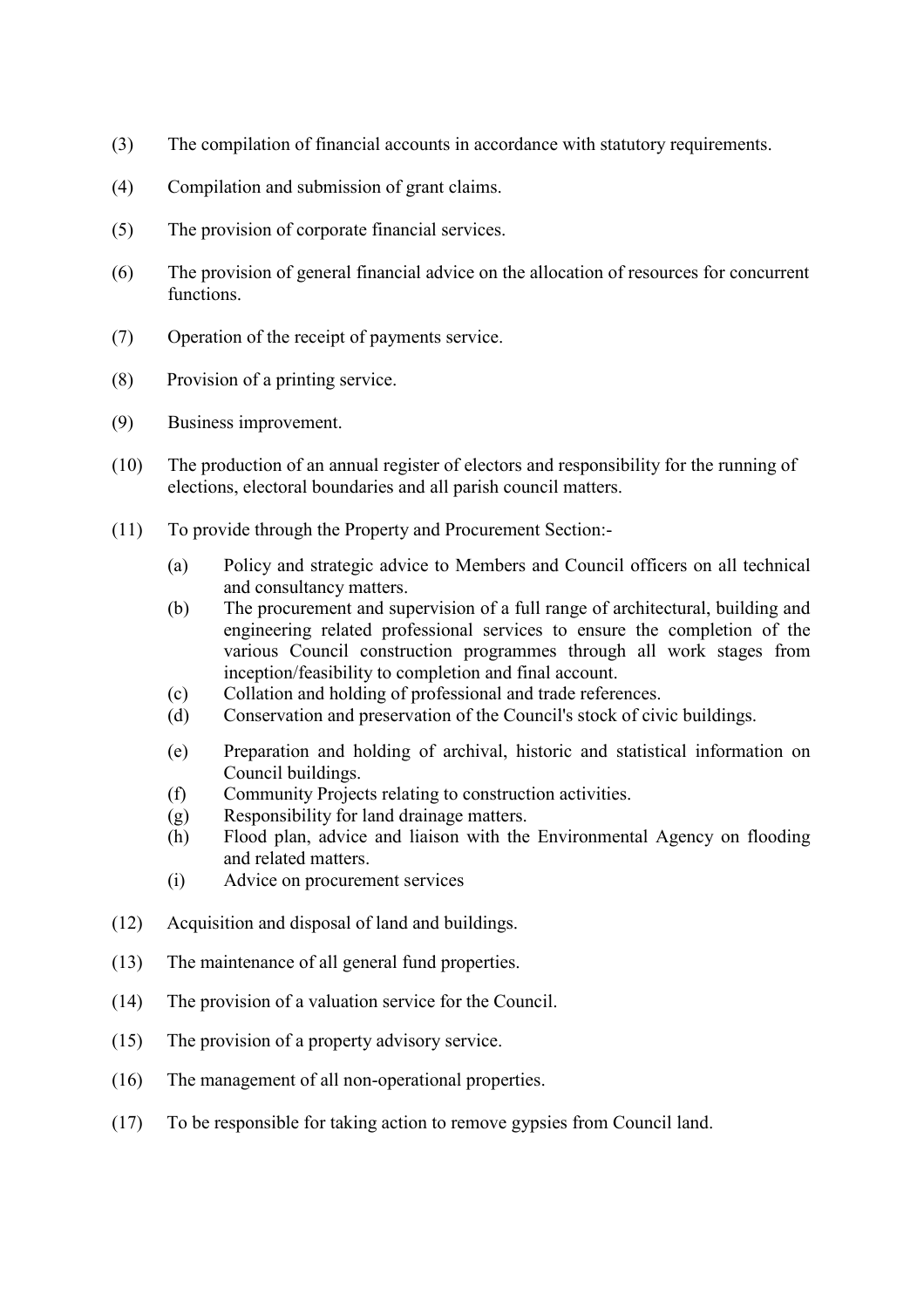#### **Head of Housing and Community Services**

- (1) Responsibility for all aspects of community safety.
- (2) The provision of a sport play and youth development service.
- (3) Ensure the Council's duties and obligations in relation to homelessness and the operation of the Council's allocation scheme are fulfilled.
- (4) Manage all forms of temporary accommodation in connection with the Council's homelessness duties including entering into lease agreements and service of any related notices.
- (5) The provision of advice on the development of policies on social inclusion community development and community planning.
- (6) Undertaking any special housing initiatives that might arise.
- (7) Responsibility for ensuring that private sector housing standards are achieved, in particular as they relate to houses in multiple occupation and unfit dwellings.
- (8) The operation of the grants system for renovating private sector properties.
- (9) Perform the Council's duties and obligations in connection with private sector housing including enforcement measures.
- (10) Enter into arrangements with third parties to enable the delivery of new affordable housing including authorising payments either directly or via government appointed bodies.
- (11) To be responsible for the management of Gypsy caravan sites.
- (12) The drafting and implementing of the Council's Housing Strategy, including the preparation of the Housing Investment Programme and its submission to the Department of the Environment, Transport and the Regions.
- (13) The development of the Council's housing enabling role, including liaison with the Homes & Communities Agency and Housing Associations as appropriate.
- (14) The development of an art strategy for the Borough and the provision of a varied events programme during the year.
- (15) The responsibility for the various halls used for recreational purposes throughout the Borough.
- (16) Advice to the Council and other organisations on all matters relating to grants and lottery applications.
- (17) Responsibility for Sustainable Community Strategy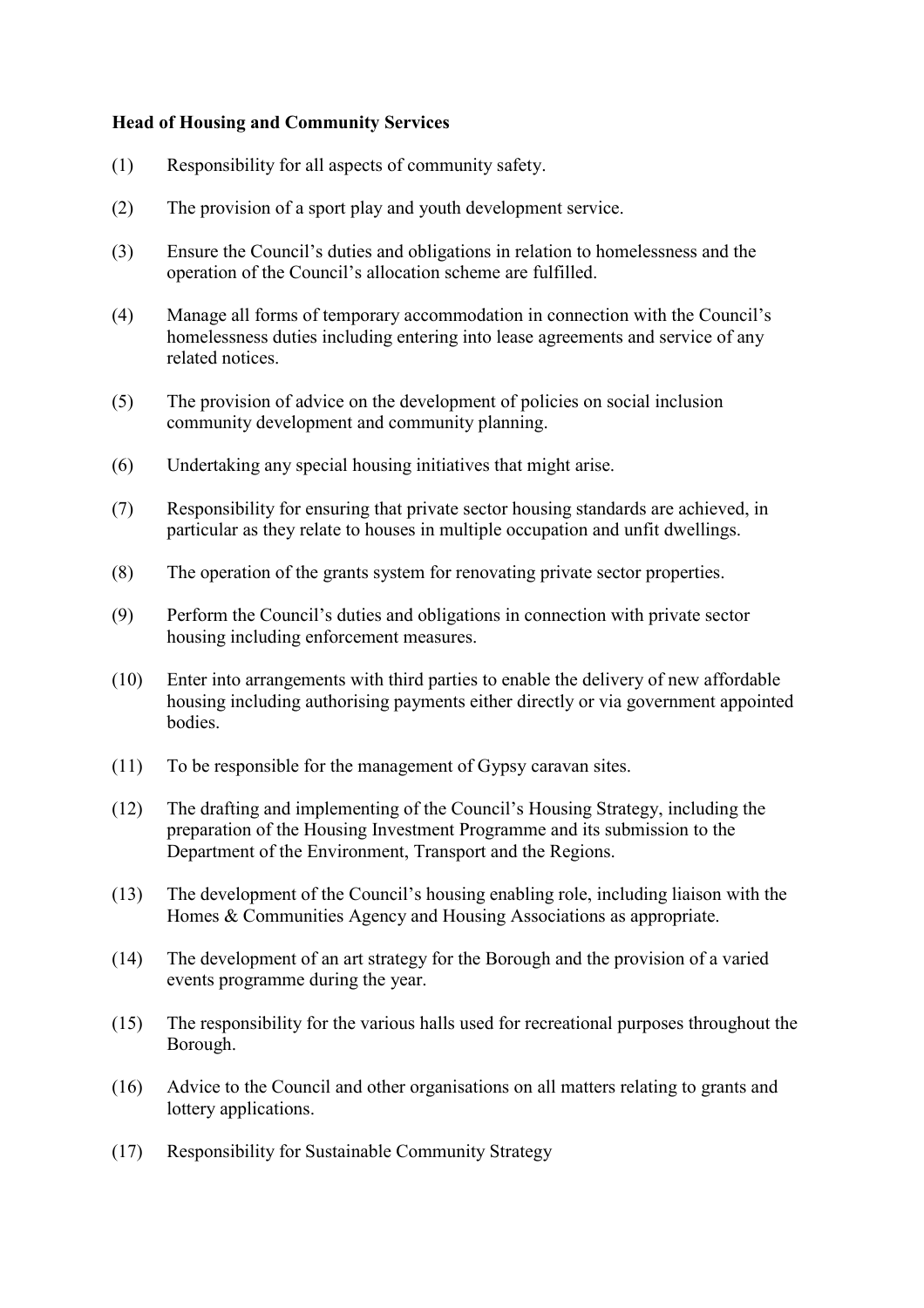- (18) Responsibility for all licensing functions (not otherwise delegated or prohibited).
- (19) Responsibility for all gambling functions (not otherwise delegated or prohibited).
- (20) The responsibility for pollution control including noise, air, land, water and private drainage.
- (21) To ensure that sustainable development policies and good environmental working practices are widely promoted and integrated into the day to day working practices of the Council and publicised to all sectors of the wider community.
- (22) The responsibility for the hygiene and control of food including the provision of safe food, control of standards, meat inspection and education.
- (23) The responsibility for the control of infectious diseases, etc.
- (24) The provision of a health promotion service, including home and water safety.
- (25) To be responsible for the enforcement of the Sunday Trading Act 1994.
- (26) Responsibility for road closure orders.
- (27) The provision of advice and the taking of actions to further the aim of sustainability and Local Agenda 21 both internally within the Council and externally throughout the Borough.
- (28) Responsibility for enforcement of Health and Safety at work legislation, including the appointment of Inspectors.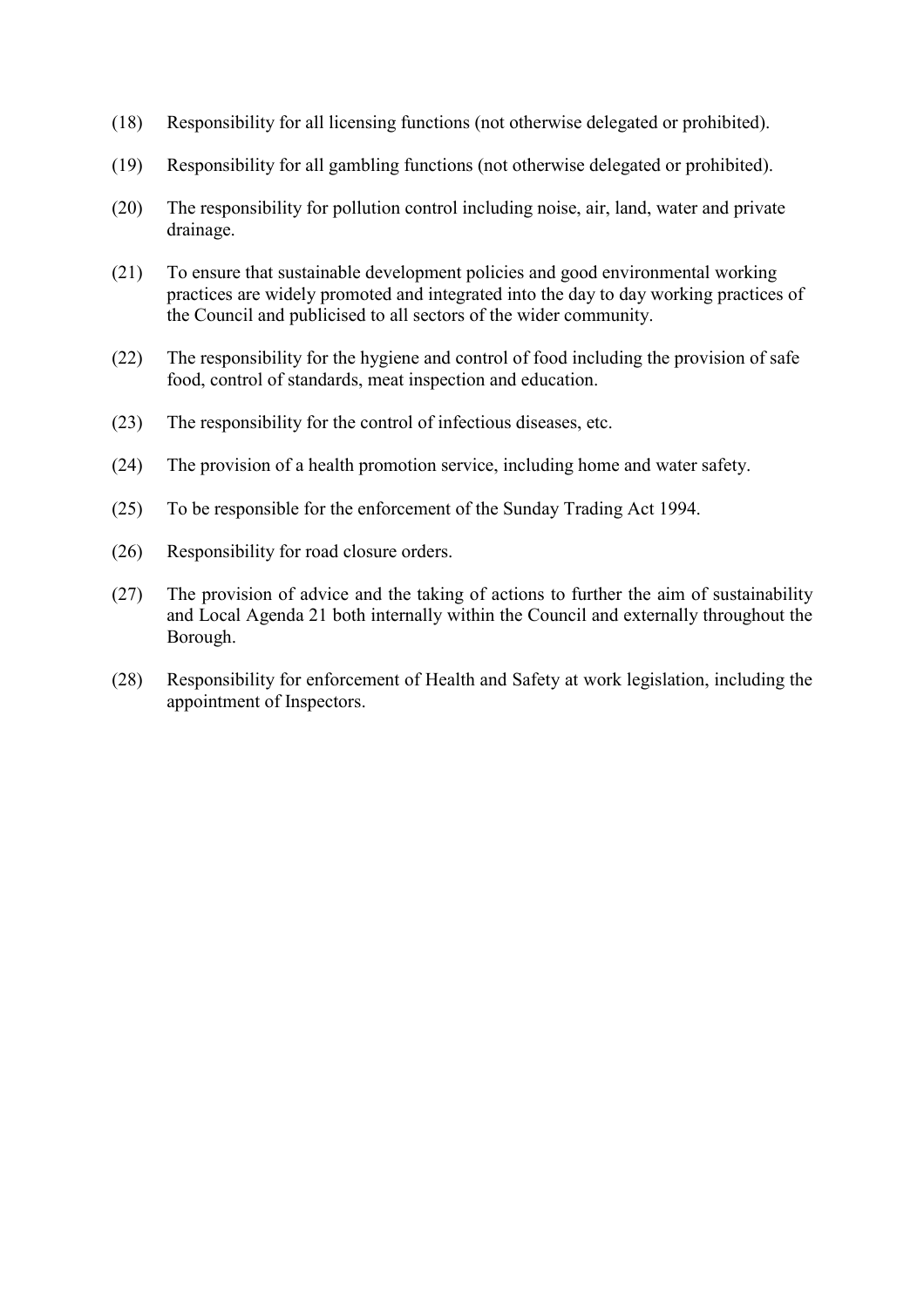## **DIRECTOR OF THE ENVIRONMENT AND SHARED SERVICES**

The Director of Environment and Shared Services has responsibility for the provision of the following services. The Director may undertake any function in respect of these services as required.

Responsibility for Emergency Plan Function

The operation of the Park and Ride car parks in the Borough.

Responsibility for the Decriminalised Parking service and the provision of off-street parking facilities.

Undertaking consultation concerning, and the making of, traffic regulation orders.

Taking action to foster an efficient and attractive public transport network in the Borough, including the development of the Park and Ride service, and implementation of the concessionary fares scheme.

#### **Head of Environment and Public Realm**

- (1) Responsibility for the development and provision of a cleansing service including street cleansing, refuse collection, public conveniences, and building cleaning, and also including the enforcement of litter control.
- (2) The monitoring of Council contracts in respect of all cleansing services.
- (3) Co-ordination and implementation of environmental improvement schemes in accordance with the Council's strategy.
- (4) Responsibility for the development and provision of a grounds maintenance service including parks and open spaces, horticulture, arboriculture and sports pitches.
- (5) The responsibility for the Vinters Park Crematorium and Maidstone Cemetery.
- (6) The responsibility for the central purchasing of vehicle and transport supplies.
- (7) The responsibility for running a Unified Direct Labour Organisation (DLO).
- (8) Ensuring that the optimum level of the works and services provided by the Council in the areas of Highways and Sewers, Grounds Maintenance, Emergencies and any other areas as determined by the Council are undertaken.
- (9) To be responsible for the Enforcement of Street Trading Legislation (including the Maidstone Borough Council Act 2006).
- (10) To be responsible for the Enforcement of Smoke Free Legislation.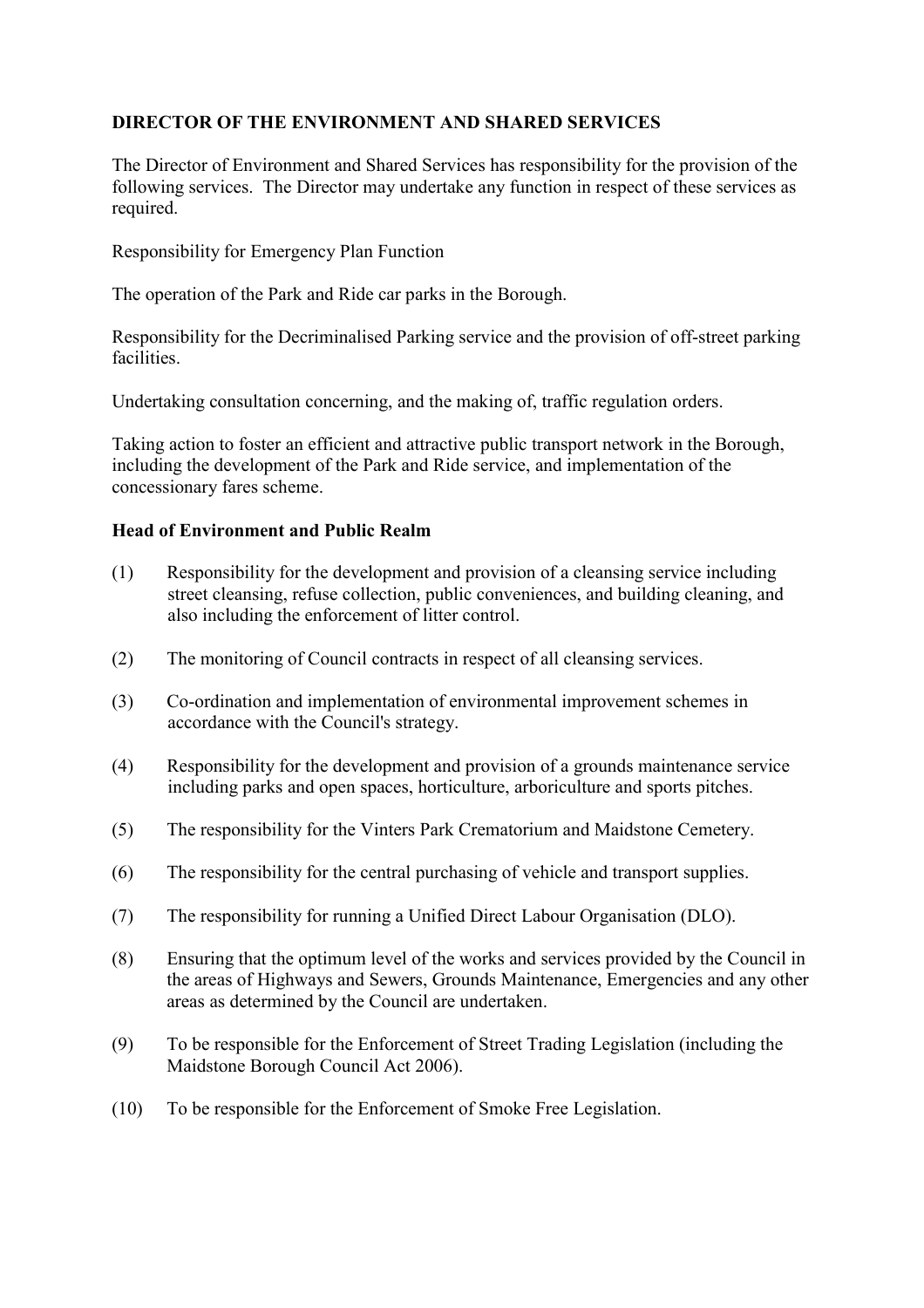- (11) To be responsible for the Council's Emergency Response Service.
- (12) Responsibility for a pest control service.

### **DIRECTOR OF MID KENT SERVICES**

The Director of Mid Kent Services has responsibility for the provision of the following services. The Director may undertake any function in respect of these services as required.

#### **Head of Audit Partnership**

- (1) The provision of an adequate and effective system of internal audit of the Council's accounting records and its system of internal control in accordance with the proper practices in relation to internal control as prescribed by the Accounts and Audit Regulations 2003 (amended 2006).
- (2) The maintenance the Council's Strategic Risk Register and the provision of advice and guidance on the principles and practices of Risk Management.

### **Head of Human Resources Shared Service**

- (1) The provision of advice to Members and Officers of the Council on all aspects of personnel policy and issues including employment issues, conditions of service, pay and grading.
- (2) The administration of the Council's scheme of job evaluation for the grading of posts.
- (3) Ensuring that the Council's personnel policies and procedures comply with employment legislation and EC Directives.
- (4) The approval of all staff qualification training; planning and design of in-house training services and co-ordination of the Youth Training Scheme.
- (5) Ensuring the payment of salaries, wages and associated employer expenses to employees and Members of the Council, and advising on pension matters.
- (6) Ensuring the appropriate development of Members and Officers.
- (7) Ensuring that the Council's Health and Safety at Work policies and procedures comply with legislation and EC Directives including Fire Regulations and training.

#### **Head of IT Shared Services**

- (1) The provision of advice on the formulation of the Council's IT Strategy and the facilitation of Corporate IT activities so that they may remain within the corporate IT Strategy.
- (2) The provision of a central purchasing service for all IT related functions including hardware, software and consumables.
- (3) The provision of a strategic input to decisions on matters concerning new technology.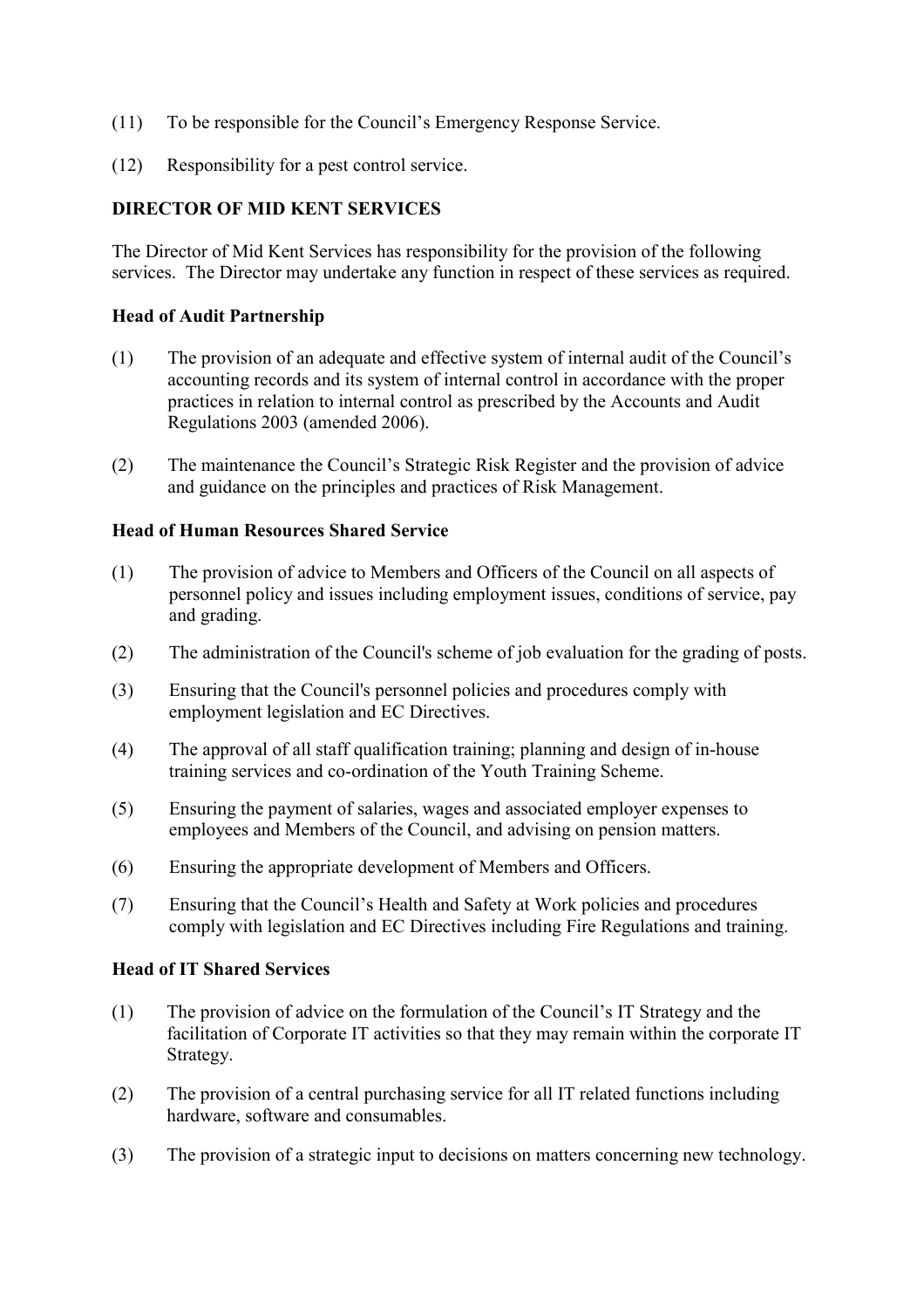#### **Head of Legal Services**

- (1) The provision of advice to Members and Officers of the Council on all legal issues.
- (2) The provision of a legal service relating to the Council's functions.
- (3) Provision of advice to the Executive and the Council on the operation of the Constitution.
- (4) Dealing with the Local Government Ombudsman.
- (5) All Monitoring Officer duties.
- (6) The issue of legal proceedings on behalf of the Council.
- (7) The authorisation of Council officers to appear on behalf of the Council in legal proceedings.

#### **Head of Revenues and Benefits Shared Services**

- (1) The administration, collection and recovery of non-domestic rates and Council Tax, including determining any discretionary items in connection with local taxation or national non-domestic rates.
- (2) The determination, administration and making payments including arranging abatements and rebates for Council Tax Benefit and Housing Benefit including determining any discretionary items in connection with Council Tax Benefit and Housing Benefit.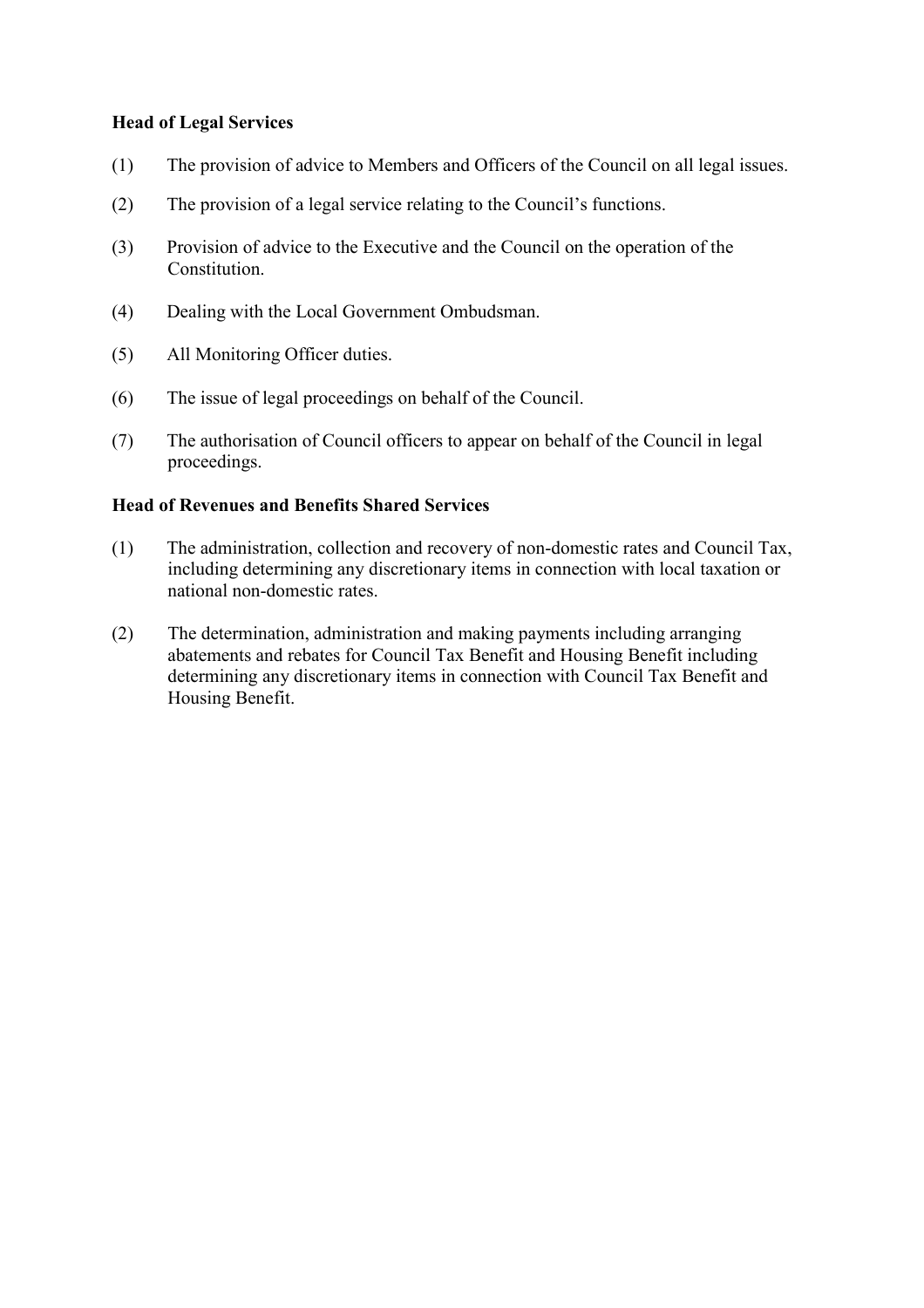### **LIST OF NON-EXECUTIVE FUNCTIONS**

#### *A.* **Functions relating to town and country planning.**

- 1. Powers and duties relating to local development documents which are development plan documents.
- 2. Power to agree to establish a joint committee to be, for the purposes of Part 2 of the Planning and Compulsory Purchase Act 2004, a local planning authority.
- 3. Power to agree to confer additional functions on a joint committee.
- 4. Power to request the dissolution of a joint committee.
- 5. Power to determine applications for planning permission.
- 6. Power to determine applications to develop land without compliance with conditions previously attached.
- 7. Power to grant planning permission for development already carried out.
- 8. Power to decline to determine application for planning permission.
- 9. Duties relating to the making of determinations of planning applications.
- 10. Power to determine application for planning permission made by a local authority, alone or jointly with another person.
- 11. Power to make determinations, give approvals and agree certain other matters relating to the exercise of permitted development rights.
- 12. Power to enter into agreement regulating development or use of land.
- 13. Power to issue a certificate of existing or proposed lawful use or development.
- 14. Power to serve a completion notice.
- 15. Power to grant consent for the display of advertisements.
- 16. Power to authorise entry onto land.
- 17. Power to require the discontinuance of a use of land.
- 18. Power to serve a planning contravention notice, breach of condition notice or stop notice.
- 19. Power to issue an enforcement notice.
- 20. Power to apply for an injunction restraining a breach of planning control.
- 21. Power to determine applications for hazardous substances consent, and related powers.
- 22. Power to require proper maintenance of land.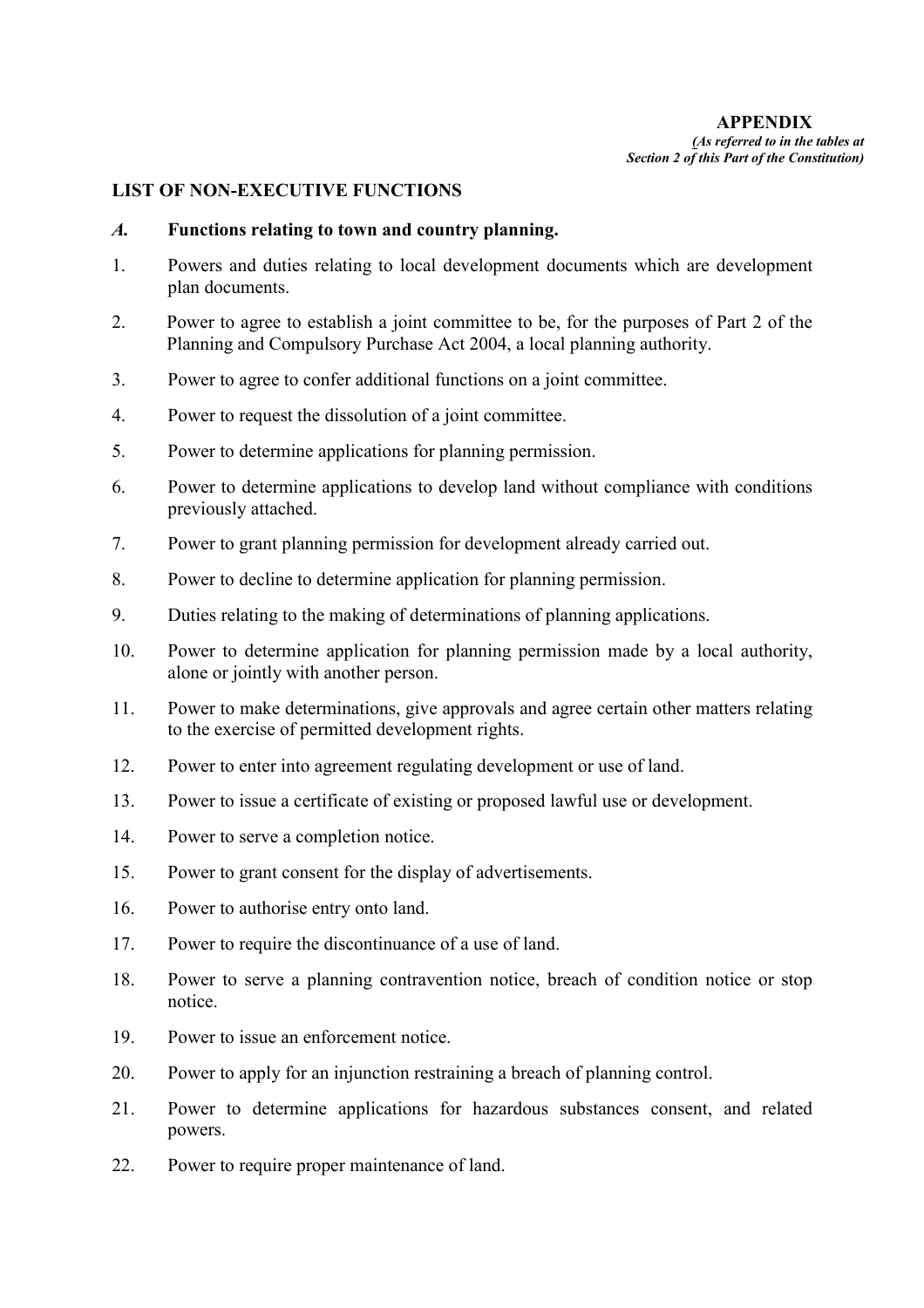- 23. Power to determine application for listed building consent, and related powers.
- 24. Power to determine applications for conservation area consent.
- 25. Duties relating to applications for listed building consent and conservation area consent.
- 26. Power to serve a building preservation notice, and related powers.
- 27. Power to issue enforcement notice in relation to demolition of unlisted building in conservation area.
- 28. Powers to acquire a listed building in need of repair and to serve a repairs notice.
- 29. Power to apply for an injunction in relation to a listed building.
- 30. Power to execute urgent works.

### *B.* **Licensing and registration functions (insofar as not covered by any other paragraph of this Schedule)**

- 1. Power to issue licences authorising the use of land as a caravan site ("site licences").
- 2. Power to license the use of moveable dwellings and camping sites.
- 3. Power to license hackney carriages and private hire vehicles.
- 4. Power to license drivers of hackney carriages and private hire vehicles.
- 5. Power to license operators of hackney carriages and private hire vehicles.
- 6. Power to register pool promoters (as saved by Gambling Act Order).
- 7. Power to grant track betting licences (as saved by Gambling Act Order).
- 8. Power to license inter-track betting schemes (as saved by Gambling Act Order).
- 9. Power to grant permits in respect of premises with amusement machines (as saved by Gambling Act Order).
- 10. Power to register societies wishing to promote lotteries (as saved by Gambling Act Order).
- 11. Power to grant permits in respect of premises where amusements with prizes are provided (as saved by Gambling Act Order).
- 12. Not used.
- 13. Not used.
- 14. Not used.
- 14A Functions relating to licensing contained in Sections 5 to 8 of the Licensing Act 2003.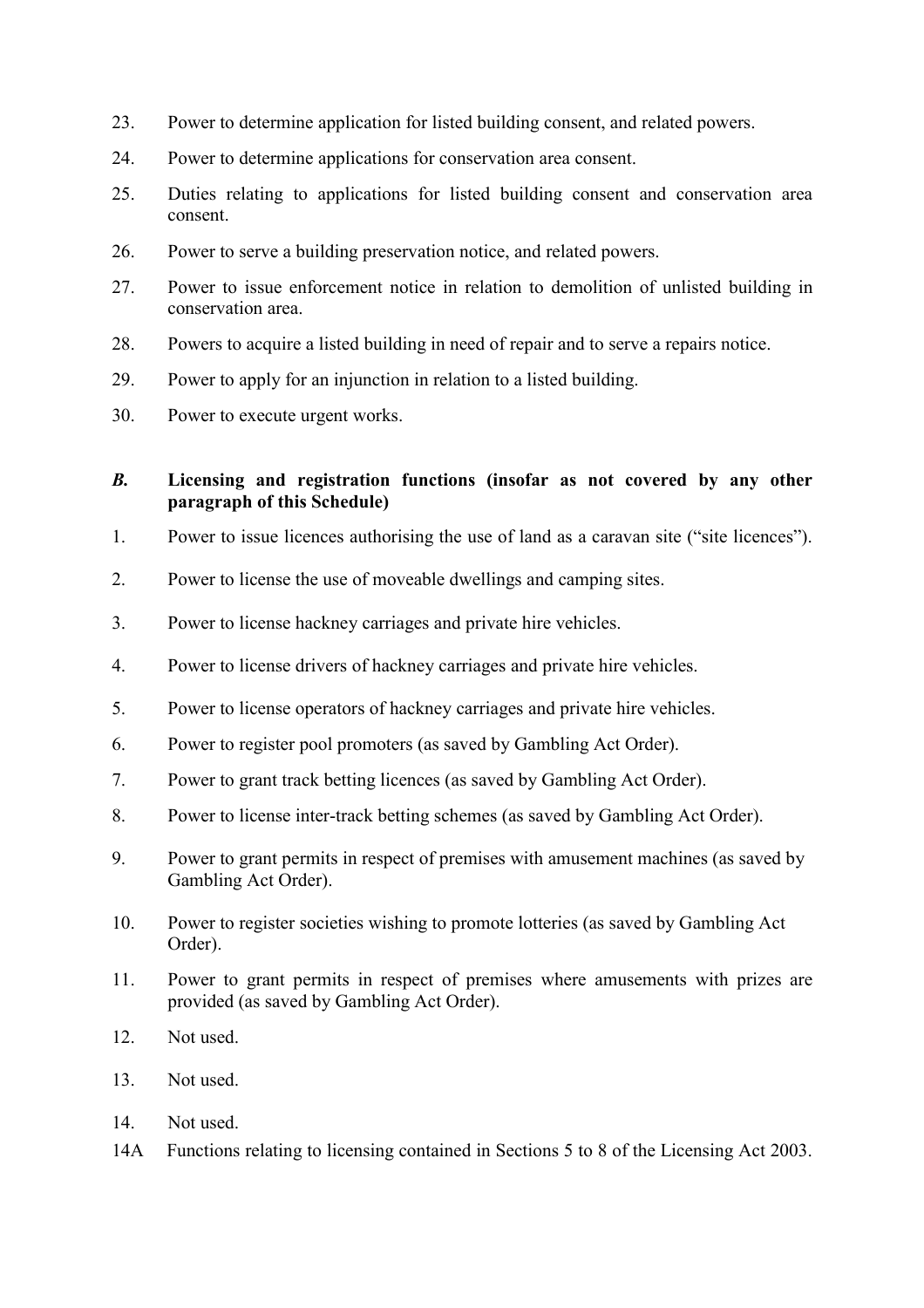- 14AA Duty to comply with requirement to provide information to Gambling Commission.
- 14AB Functions relating to the exchange of information.
- 14AC Functions relating to occasional use notices.
- 14B Power to resolve not to issue a casino premises licence.
- 14C Power to designate officer of a Licensing Authority as an authorised person.
- 14CA Power to make Order disapplying Section 279 or 282(1) of the Gambling Act in relation to specified premises.
- 14D Power to institute criminal proceedings.
- 14E Power to exchange information under Section 350 of the 2005 Act.
- 14F Determination of fees for premises licences.
- 14G Functions relating to the registration and regulation of small society lotteries.
- a. Power to license sex shops and sex cinemas.
- b. Power to license performances of hypnotism.
- c. Power to license premises for acupuncture, tattooing, ear-piercing and electrolysis.
- d. Power to license pleasure boats and pleasure vessels.
- e. Power to license street trading.
- 20. Not used.
- 21. Power to license dealers in game and the killing and selling of game.
- 22. Power of register and license premises for the preparation of food.
- 23. Power to license scrap yards.
- 24. Power to issue, amend or replace safety certificates (whether general or special) for sports grounds.
- 25 Power to issue, cancel, amend or replace safety certificates for regulated stands at sports grounds.
- 26 Power to issue fire certificates.
- 27 Power to license premises for the breeding of dogs.
- 28 Power to license pet shops and other establishments where animals are bred or kept for the purposes of carrying on a business.
- 29 Power to register animal trainers and exhibitors.
- 30 Power to license zoos.
- 31 Power to license dangerous wild animals.
- 32 Power to license knackers' yards.
- 33 Power to license the employment of children.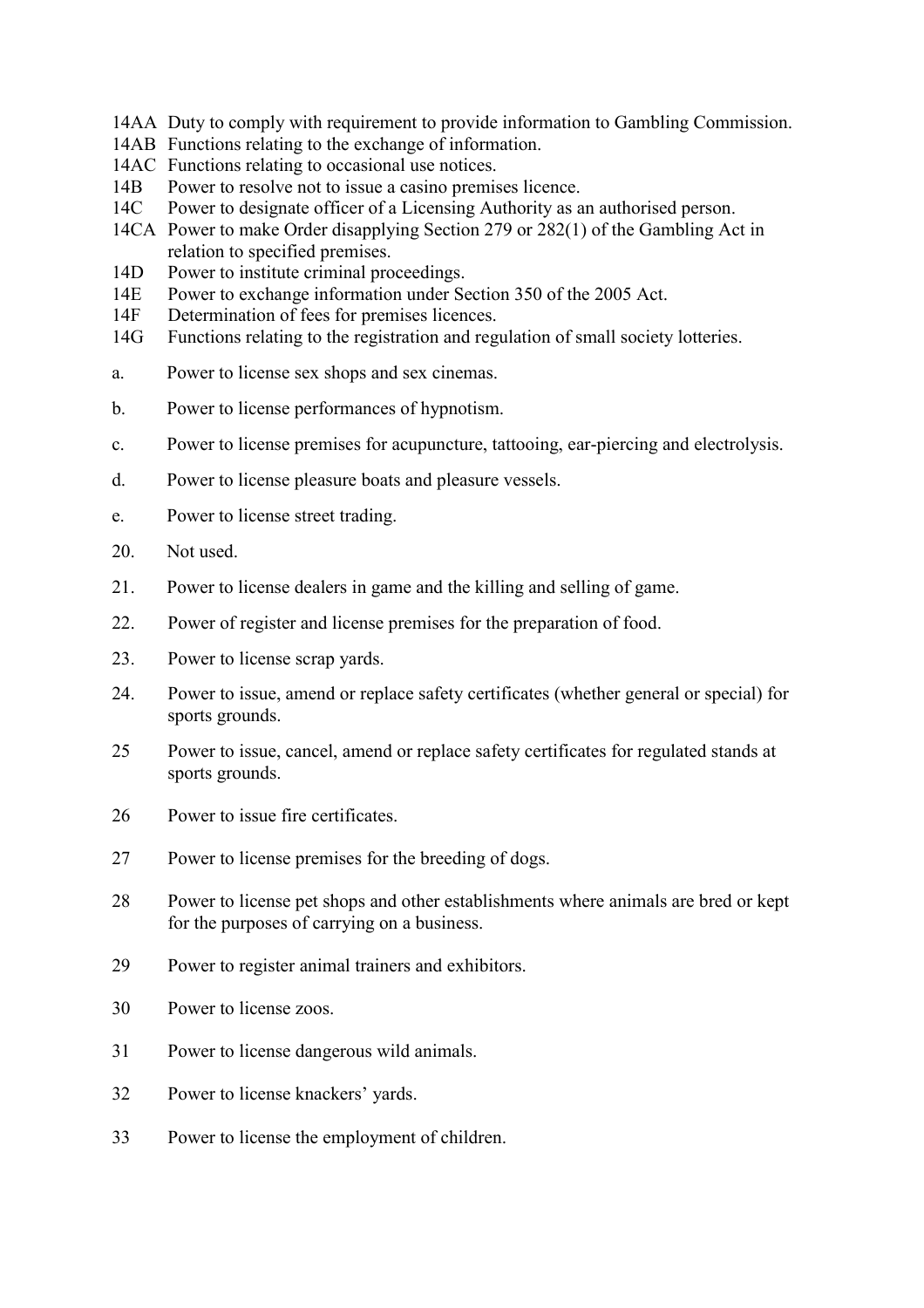- Power to approve premises for the solemnisation of marriages.
- Power to license persons to collect for charitable and other causes.
- Power to grant consent for the operation of a loudspeaker.
- Power to grant a street works licence.
- Power to issue licences for the movement of pigs.
- Power to license the sale of pigs.
- Power to license collecting centres for the movement of pigs.
- Power to issue a licence to move cattle from a market.
- 41A. Power to grant permission for provision etc. of services, amenities, recreation and refreshment facilities on highway, and related powers.
- 41B. Duty to publish notice in respect of proposal to grant permission under Sections 115E of the Highways Act 1980.
- Power to approve meat product premises.
- Power to approve premises for the production of minced meat or meat preparations.
- Power to approve dairy establishments.
- Power to approve egg product establishments.
- Power to issue licences to retail butchers' shops carrying out commercial operations in relation to unwrapped raw meat and selling or supplying both raw meat and readyto-eat foods.
- Power to approve fish products premises.
- Power to approve dispatch or purification centres.
- Power to register fishing vessels on board which shrimps or molluscs are cooked.
- Power to approve factory vessels and fishery product establishments.
- Power to register auction and wholesale markets.
- Duty to keep register of food business premises.
- Power to register food business premises.
- Power to make an order identifying a place as a designated public place for the purposes of police powers in relation to alcohol consumption.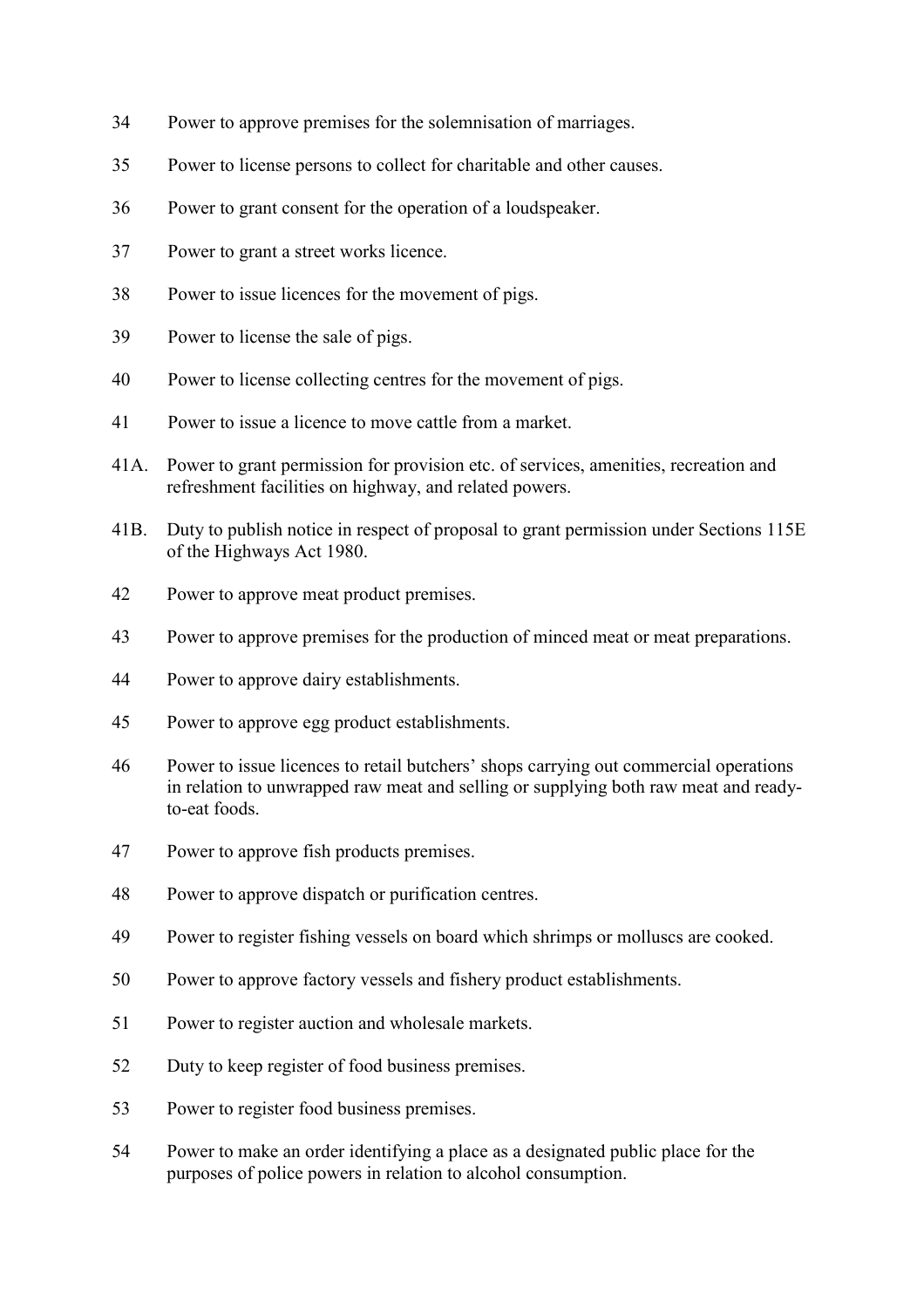### *C.* **Functions Relating to Health and Safety at Work**

 Health and Safety – Functions relating to health and safety under any "relevant statutory provision" within the meaning of Part I of the Health and Safety at Work Act 1974 to the extent that those functions are discharged otherwise than in the Council's capacity as an employer.

### *D.* **Functions Relating to Elections**

- 1. Duty to appoint an electoral registration officer.
- 2. Power to assign officers in relation to requisitions of the registration officer.
- 3. Functions in relation to parishes and parish councils.
- 4. Power to dissolve small parish councils.
- 5. Power to make orders for grouping parishes, dissolving groups and separating parishes from groups.
- 6. Duty to appoint returning officer for local government elections.
- 7. Duty to provide assistance at European Parliamentary elections.
- 8. Duty to divide constituency into polling districts.
- 9. Power to divide electoral divisions into polling districts at local government elections.
- 10. Powers in respect of holding of elections.
- 11. Power to pay expenses properly incurred by electoral registration officers.
- 12. Power to fill vacancies in the event of insufficient nominations.
- 13. Duty to declare vacancy in office in certain cases.
- 14. Duty to give public notice of a casual vacancy.
- 15. Power to make temporary appointments to parish councils.
- 16. Power to determine fees and conditions for supply of copies of, or extracts from, election documents.
- 17. Power to submit proposals to the Secretary of State for an Order under Section 10 (pilot schemes for local elections in England and Wales) of the Representation of the People Act 2000.

### *E.* **Functions Relating to Name and Status of Areas and Individuals**

- 1. Power to change the name of the Council.
- 2. Power to change the name of a parish.
- 3. Power to confer title of honorary alderman or to admit to be an honorary freeman.
- 4. Power to petition for a charter to confer borough status.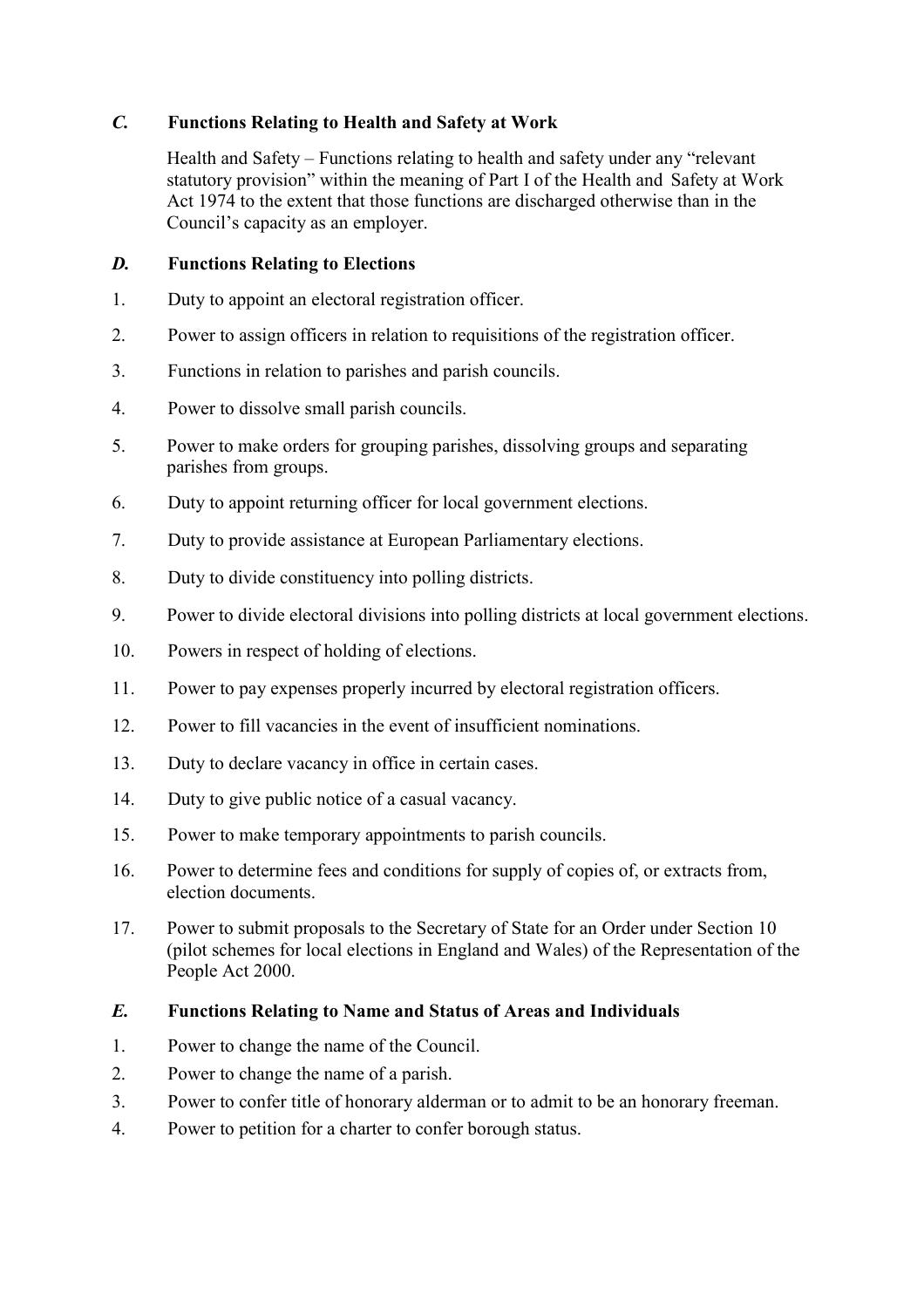## *F.* **Power to Make, Amend, Revoke or Re-enact Bylaws**

- FA. Functions relating to smoke free premises etc
- 1. Power to enforce offences relating to the display of no smoking signs
- 2. Power to enforce offences relating to smoking in smoke-free places
- 3. Power to enforce offence of failing to prevent smoking in smoke-free places
- 4. Power to transfer enforcement functions to another enforcement authority.
- *G.* **Power to Promote or Oppose Local or Personal Bills**
- *H.* **Functions Relating to Pensions etc.**
- *I.* **Functions Relating to Public Rights of Way**  (PartI)
- 1. Power to permit deposit of builder's skip on highway.
- 2. Power to license planting, retention and maintenance of trees etc. in part of highway.
- 3. Power to authorise erection of stiles etc. on footpaths or bridleways.
- 4. Power to license works in relation to buildings etc. which obstruct the highway.
- 5. Power to consent to temporary deposits or excavations in streets.
- 6. Power to dispense with obligation to erect hoarding or fence.
- 7. Power to restrict the placing of rails, beams etc. over highways.
- 8. Power to consent to construction of cellars etc. under street.
- 9. Power to consent to the making of openings into cellars etc. under streets, and pavement lights and ventilators.
- 10. Power to authorise stopping up or diversion of footpath or bridleway (Section 257 of the Town and Country Planning Act 1990).

### *I.* **Other Miscellaneous Provisions**

(Part II)

- 1. Duty to approve authority's statement of accounts, income and expenditure and balance sheet or record of receipts and payments (as the case may be).
- 2. Power to make standing orders (Procedure Rules).